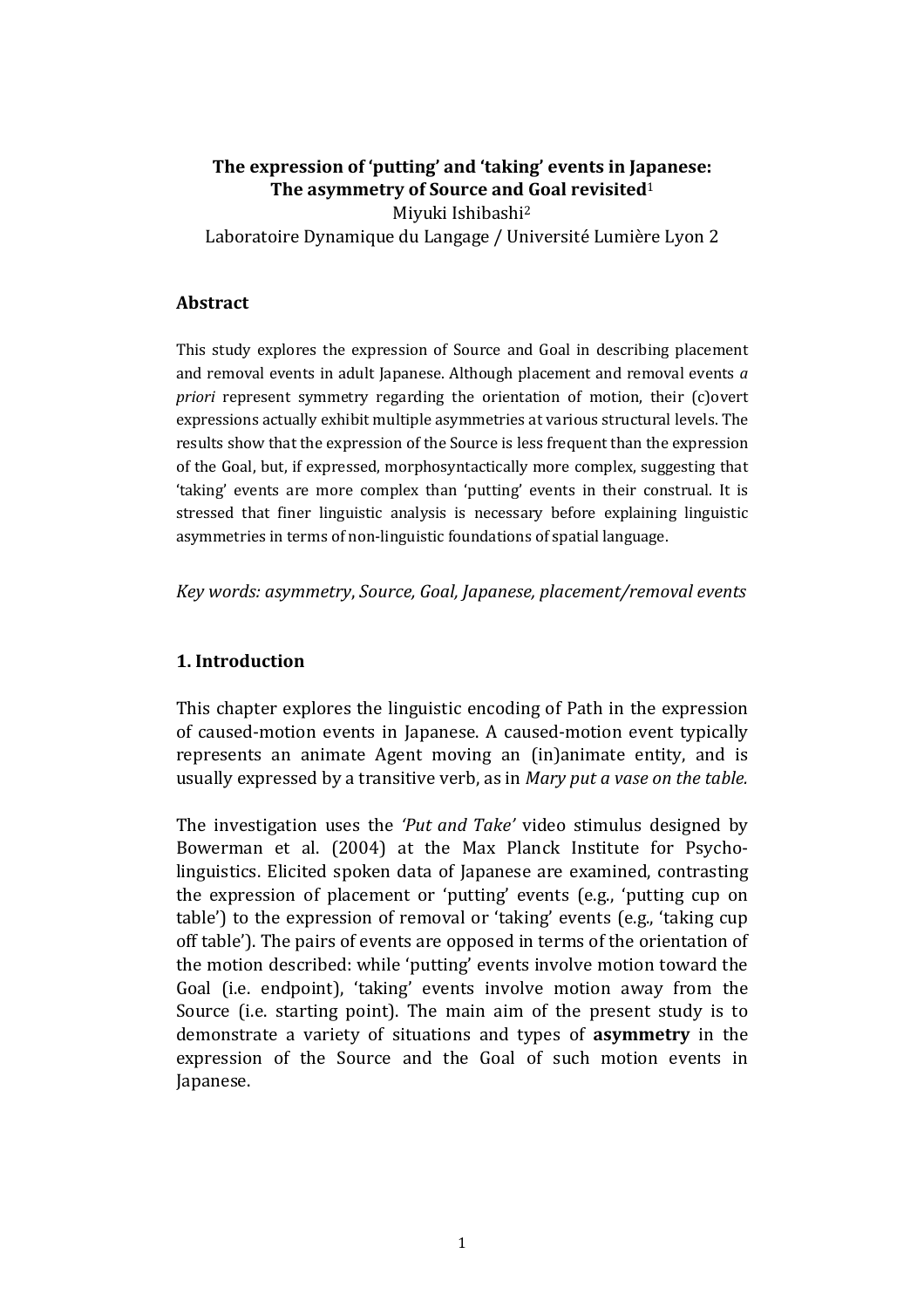The chapter is organized as follows: Section 2 introduces the theoretical background for the study. Section 3 presents the methodology and the procedure of the data elicitation. Section 4 briefly describes the typical expression of 'putting' and 'taking' events in Japanese. Section 5 describes various asymmetries found in the data, and Section 6 refines the analysis of the expression of the Source. Section 7 argues for a more detailed linguistic analysis of the phenomenon of asymmetry in conclusion.

## 2. Different treatments of the Path

Motion events typically represent one entity moving (or moved) with respect to another entity. In such events, the Path is considered as a route traversed by the moving entity from a starting point (Source) and passing intermediate points (Mediums) before arriving at an endpoint (Goal) (Lakoff 1987). Following Talmy (2000: 25), the moving entity is called the Figure and the location is called the Ground. This section surveys the ways in which the Path has been treated in the literature (§ 2.1.), and more specifically the expression of the Source and the Goal (§ 2.2.).

## 2.1. (C)overt expression of the Path

Linguistically, even when a language licenses the expression of the three portions of the Path within a clause, as in 'He went from the station [Source], along the avenue [Medium] and through the crowds [Medium], past the monument [Medium], to his office [Goal]' (adapted from Slobin 1997: 439), previous studies of motion events have preferentially dealt with motion events focusing only on the Goal, as in 'He went to his office', without regard to the rest of Path components (i.e. Source and Medium). Similarly, previous studies have only considered the surface structure, i.e. the overt (explicit) expression of the elements, to use the terms of Sinha and Kuteva (1995), while certain information is 'covertly' (i.e. implicitly) expressed<sup>3</sup>, as is often the case in the expression of the Source or Medium in actual event description.

Focusing on surface structure (thus, what is overtly expressed), the literature has treated the notion of Path in different ways. The work of Talmy (1991, 2000), possibly the most influential in the spatial domain, proposes a 'local' encoding of the Path: that is, in some languages, the Path is encoded by the verb (e.g., salió 'moved out'), as in Spanish (1a),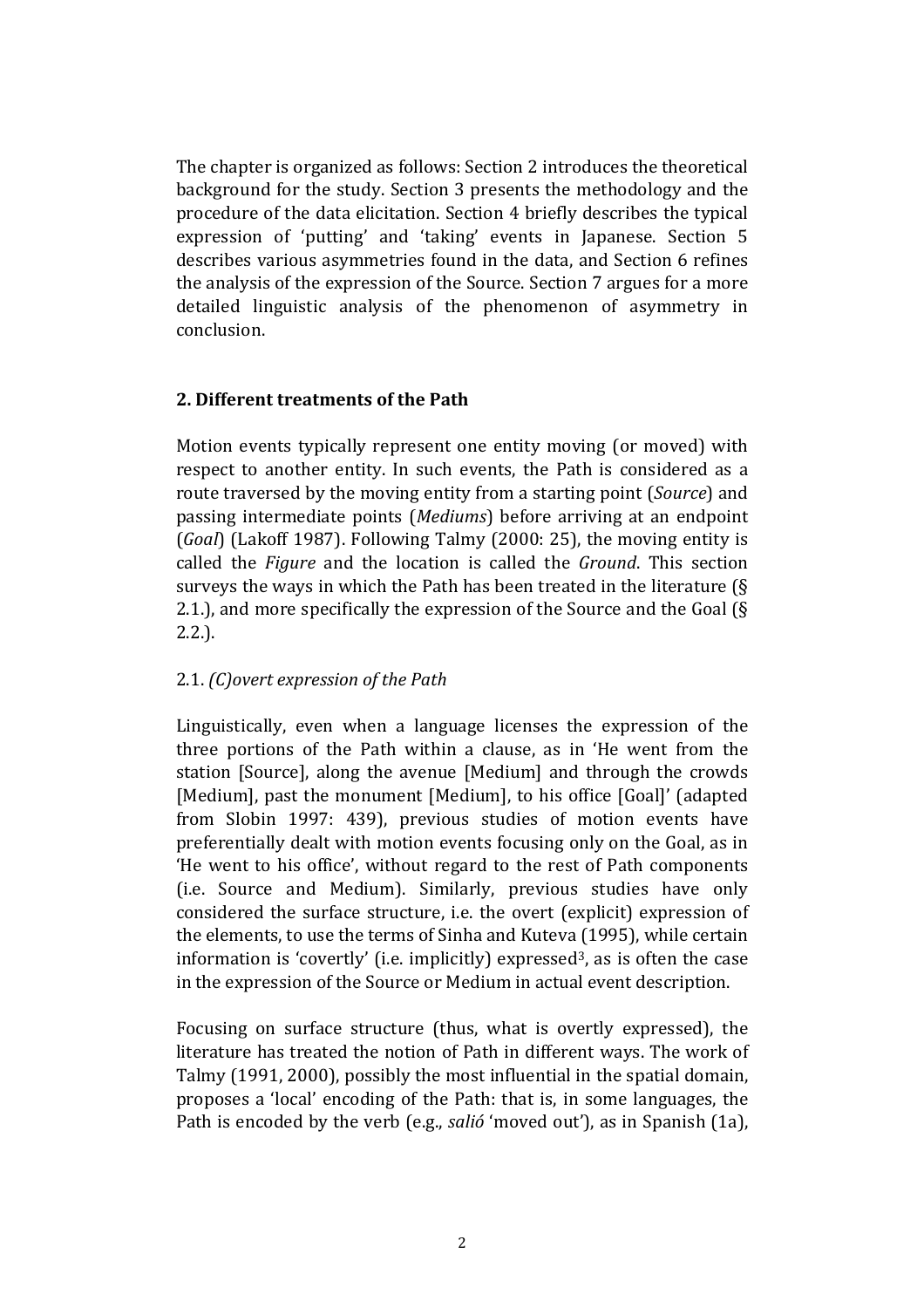while in other languages it is encoded by a satellite (e.g., a verbal particle in English, as in 'floated out'), as in English (1b).

(1) a. La botella salió de la cueva (flotando) the bottle moved-out from the cave (floating) 'The bottle floated out of the cave (floating).' (Talmy 2000: 49)

b. The bottle floated out of the cave.

Talmy's model is, however, quite simplistic, since the actual description of events depends on more than a binary 'typology' factor. For instance, Slobin (2004) has pointed out that there are languages in which both Manner and Path are expressed by a complex verb (e.g., fēi chū (fly exit) 'fly out'), as in Chinese (2). Further, Sinha and Kuteva (1995) have proposed the notion of a 'distributed' encoding of the Path: that is, the Path (with its different dimensions) is expressed throughout a clause. For instance, in Japanese, the information of Goal is 'redundantly' expressed between the locative ni and the verb ireru 'to insert' (3).

- (2) Fēi chū yī zhī māotóuyīng. fly exit one owl 'An owl popped out.' (Slobin 2004: 224)
- (3) Sensei-wa hon-o hako-no naka-ni ireru. professor-TOP book-OBJ box-GEN inside-LOC insert.PRES 'The professor put the book in the box.' (Sinha and Kuteva 1995: 186)

The actual expression is therefore richer and more complex. The present study adopts Sinha and Kuteva's (1995) model to explore the expression of Source and Goal in Japanese.

# 2.2. (A)symmetrical Expression of Source and Goal

Previous studies have mainly focused on the expression of the Goal. By contrast, little is known about the expression of the Source. The few studies that have been done, however, have provided strong evidence of asymmetry in the expression of Source and Goal, independent of the methodology used to collect the data.

Introspective studies have observed that the use of Goal is more extensive than the use of Source. An early study that makes this observation is Fillmore (1972), which examines the expression of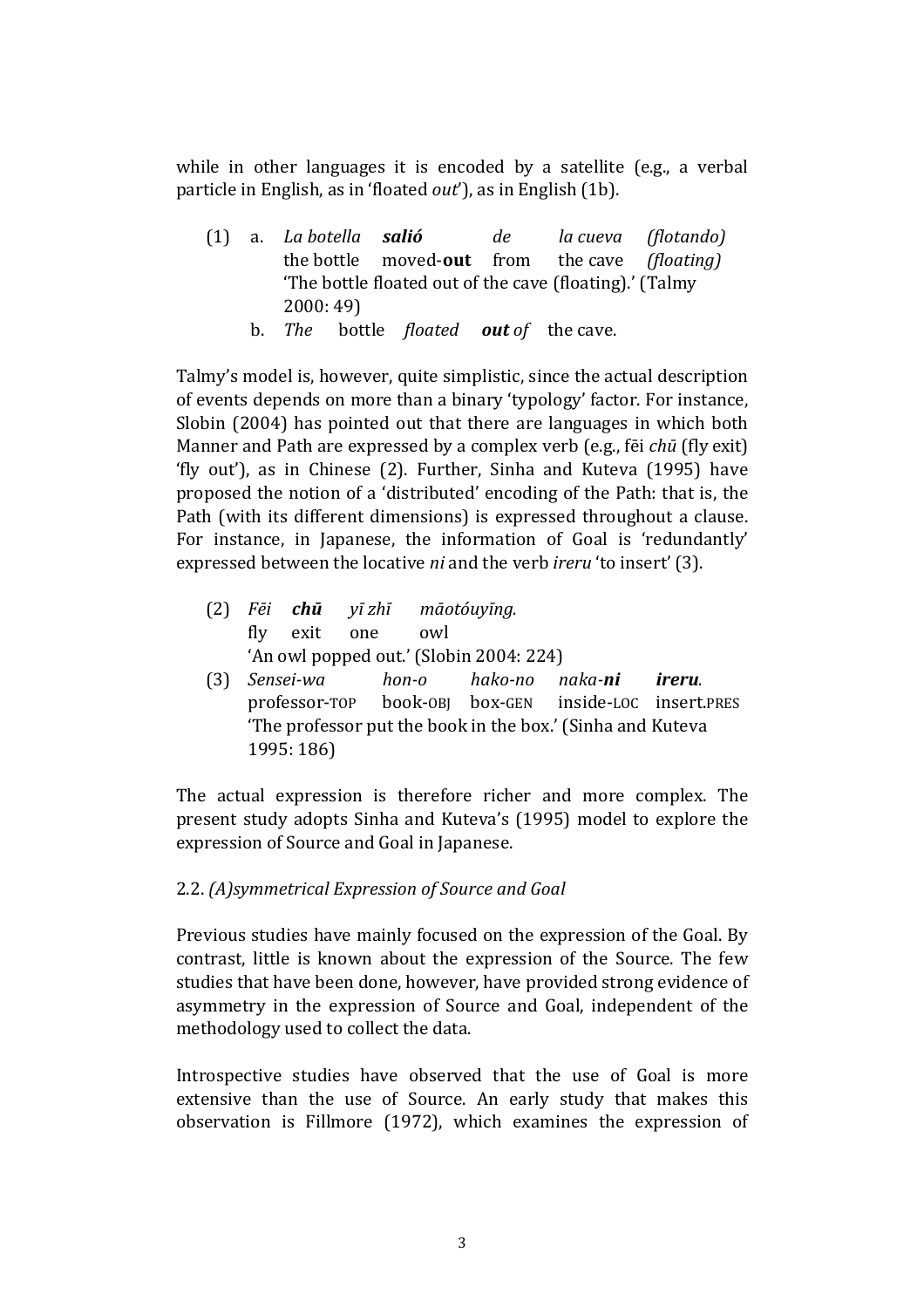'going' and 'coming' in English. Fillmore points out that the Goal can occur with either the verb 'come' (4a) or the verb 'go' (4b), whereas the Source can only occur with 'come' (5a-5b). Recent studies have also observed similar phenomena in the language (Ungerer and Schmid 1996, Verspoor et al. 1998).

|  |             |  | $(4)$ a. The man came <b>into</b> her bedroom. |
|--|-------------|--|------------------------------------------------|
|  |             |  |                                                |
|  | $(5)$ a. He |  | came <b>from</b> somewhere.                    |
|  | b. $*He$    |  | went <b>from</b> somewhere. (Fillmore 1972)    |

Similarly, Ikegami (1982, 1987) claims that in the expressions related to 'giving' and 'receiving' in Japanese, the Goal NP occurs with the verb morat- 'to receive' (6a) or age- 'to give' (6b), while the Source NP only occurs with the verb morat- 'to receive' (7a-7b). Notice that the term dissymmetry (= 'asymmetry') was introduced by this author on the basis of this study.

|  | $(6)$ a. <b>Ken-ni</b>              |                   | hon-o morat-ta.      |
|--|-------------------------------------|-------------------|----------------------|
|  | Ken-DAT                             |                   | book-ACC receive-PST |
|  | '(He) received the book from Ken.'4 |                   |                      |
|  | b. Taroo-ni                         | hon-o age-ta.     |                      |
|  | Taro-DAT                            | book-ACC give-PST |                      |
|  | '(He) gave a book to Taro.'         |                   |                      |
|  | a <b>Ken-kara</b> hon-o morat-ta    |                   |                      |

- (7) a. Ken-kara hon-o morat-ta. Ken-ABL book-ACC receive-PST '(He) received the book from Ken.'
	- b. \***Taroo-kara** hon-o age-ta. Taro-ABL book-ACC give-PST '(He) gave a book from Taro.'

Such linguistic preference for the Goal over the Source is also found in other domains of research such as written corpus studies and developmental studies. For instance, Miyajima (1986: 45) uses a corpus of 90 Japanese magazines (published in 1955), from which about 1500 clauses involving physical motion have been extracted, and finds that clauses including the Goal represent 74.4% (1106 Tokens) of the tokens, while clauses including the Source represent only 14.8% (220 Tokens). A similar tendency has been reported in corpus studies of English (Goldin-Meadow and Zheng 1998, Koenig et al. 2003, Stefanowitsch and Rohde 2004). As for developmental studies, it has been observed that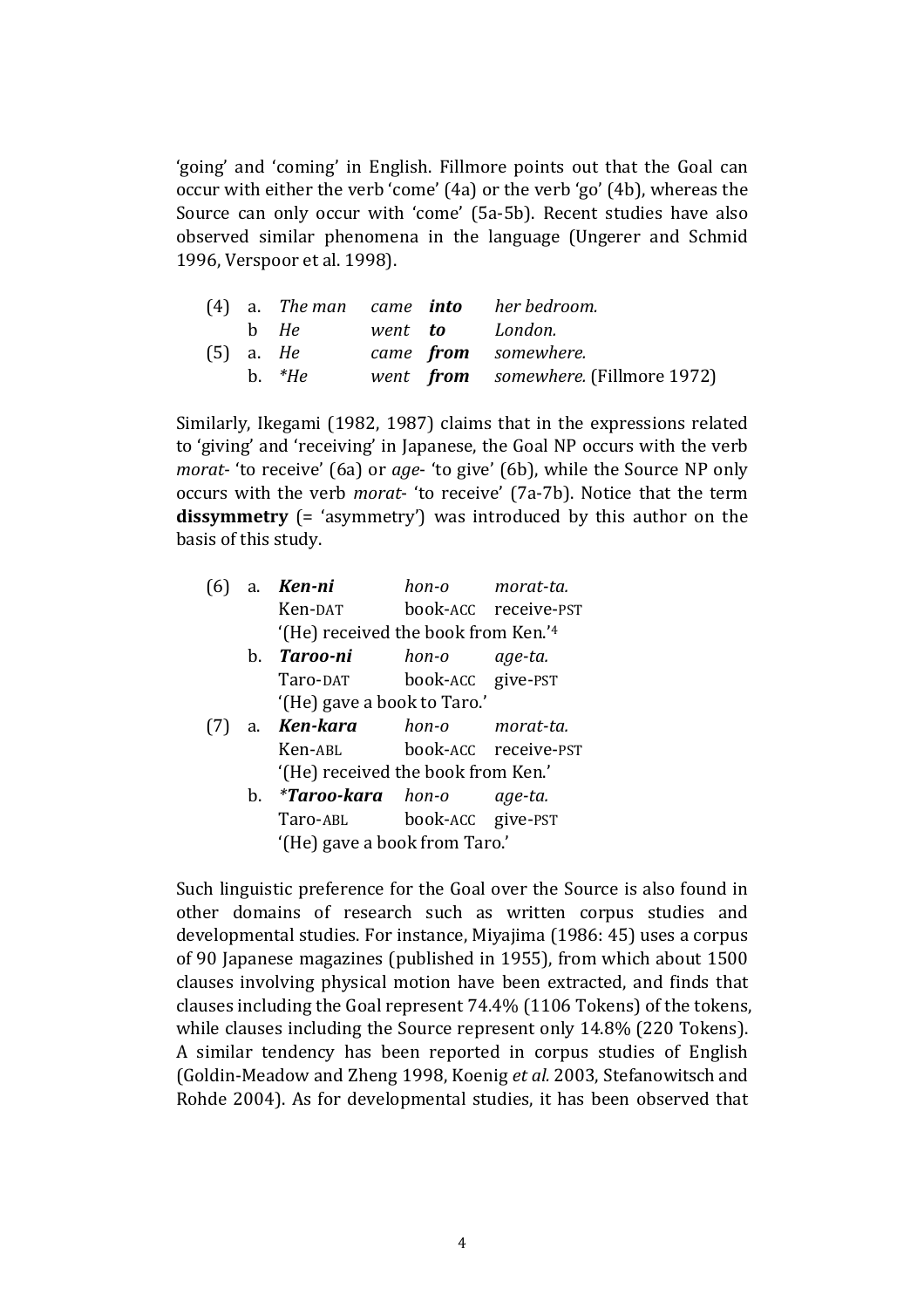child speakers of Japanese (Miyahara 1974) tend to produce the Goal earlier than the Source.

More recently, analyses of spoken data have also pointed to a linguistic preference for the Goal to the detriment of the Source. Lakusta and Landau (2005) examined elicited data using video stimulus representing various scenes of motion from one place to another, and found that child and adult speakers of English tend to consistently encode the Goal without specifying the Source, as in John ran to the station. Similar results have been obtained by Lakusta et al. (2006), contrasting child language production in English and Japanese: for instance, English-speaking children encoded the Goal in 80% of their responses (vs. 20% for the Source), and Japanese-speaking children expressed the Goal in 55% of their responses (vs. 40% for the Source).

All of these observations, whether based on intuition, experimental child and adult language, or corpus analyses, seem to provide strong evidence for the asymmetrical expression of Source and Goal.

The explanation proposed by researchers for this asymmetry is based on a non-linguistic motivation: the Goal is cognitively more salient than the Source, and therefore the Goal is also linguistically preferred over the Source (Ikegami 1982, 1987, Ungerer and Schmid 1996, Verspoor et al. 1998, Lakusta and Landau 2005, Lakusta et al. 2006).

However, symmetry has also been demonstrated, in the distribution of the Source or the Goal when both the verb and the Ground are considered. Borillo (1998) discusses the phenomenon with French data in terms of semantic congruence (Borillo 1998: 140-141). That is, the Goal (e.g., à la gare 'to the station') will occur with the verb denoting the motion toward the Goal (e.g., arriver 'to arrive'), as in (8a), and the Source (e.g., de la côte 'from the coast') with the verb denoting the motion from the Source (e.g., s'éloigner 'to move away'), as in (8b)<sup>5</sup>. That is, the verb in question may require the overt expression of a Source or a Goal, and when we take into account the specifications of the verb, we may find that Sources appear as frequently with sourceoriented verbs as Goals appear with goal-oriented verbs. In other words, the asymmetry found in the expression of Goals and Sources in other studies may be attributed to an overall asymmetry in the verbs that require Goal vs. Source expressions. A similar phenomenon has also been reported in English (Stefanowitsch and Rohde 2004).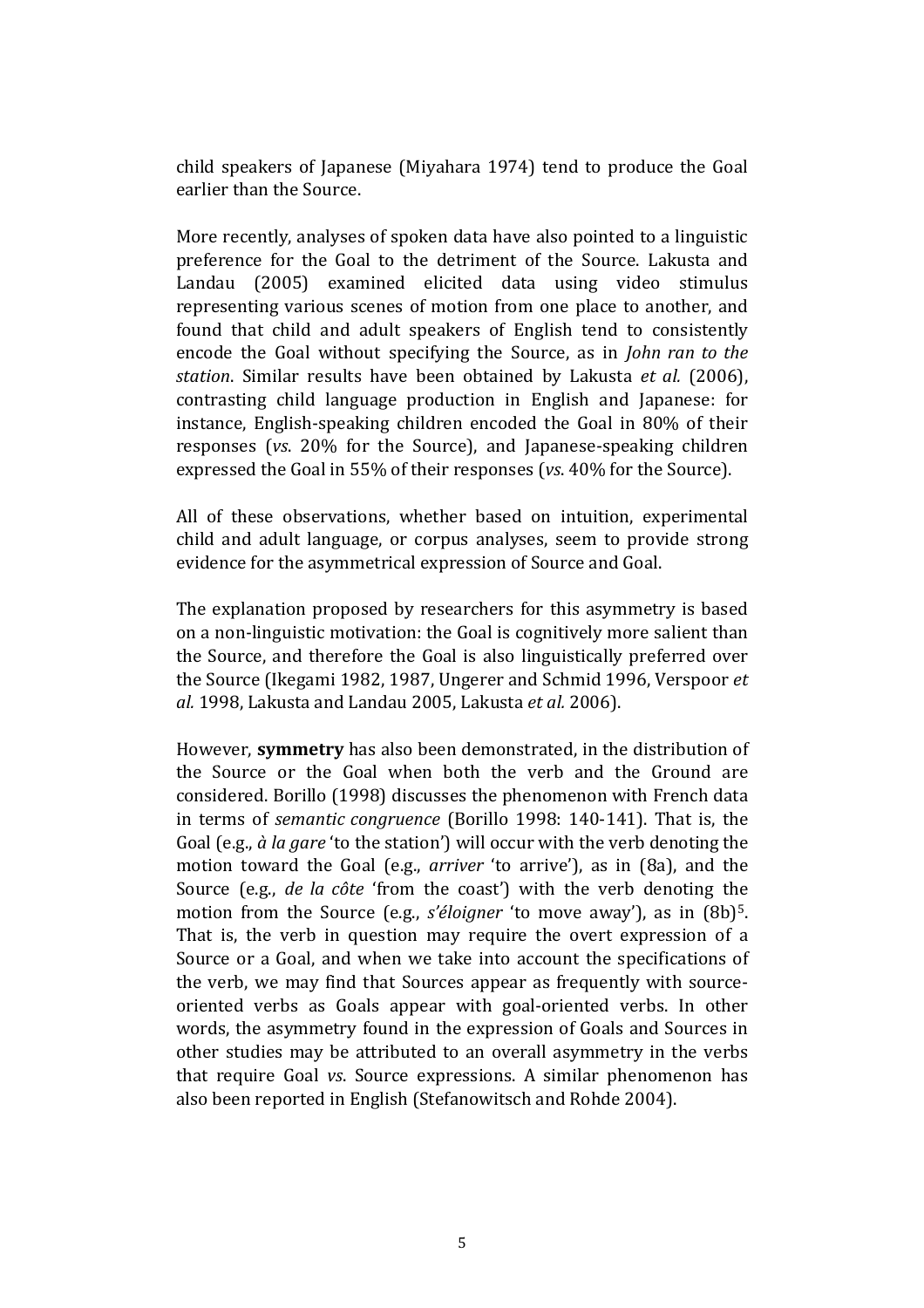| (8) | a. Il |      | est arrivé à                                     | la gare.                                             |
|-----|-------|------|--------------------------------------------------|------------------------------------------------------|
|     |       | he   | arrived to/at the station                        |                                                      |
|     |       |      | 'He arrived at the station.' (Borillo 1998: 141) |                                                      |
|     |       |      | b. Le bateau s'est éloigné de la côte.           |                                                      |
|     |       |      | the ship moved away from the coast               |                                                      |
|     |       |      |                                                  | 'The ship moved away from the coast.' (Borillo 1998: |
|     |       | 140) |                                                  |                                                      |

The present study investigates the expression of Source and Goal in Japanese from Borillo's and Stefanowitsch and Rohde's perspective. It examines whether placement and removal events in Japanese can also be symmetrically depicted under certain circumstances.

## 3. Method

The present study is based on spoken data, using the 'Put and Take' elicitation stimulus (Bowerman et al. 2004). The stimulus consists of 63 video-clips, including various types of caused-motion events; for instance, placement/removal (e.g., 'put cup on table', 'take cup off table'), dressing/undressing (e.g., 'put on coat', 'take off coat'), giving/receiving (e.g., 'give cup to someone', 'take coke can from someone'), dropping (e.g., 'drop book on floor'), etc. (cf. Majid (ed.) 2004). The data elicitation was carried out in June 2005, individually, with twenty students of Kobe University (Kobe, Japan). They were all native speakers of Japanese, and included 10 males and 10 females aged between 18 and 37 (mean age=23.5).

Here the study will focus on sixteen pairs of placement and removal events<sup>6</sup>, represented in Table 1.

@@ Insert Table 1 here

These sixteen placement (i.e. 'putting') events typically represent an Agent moving a Figure to a Ground (e.g., 'woman puts cup on table'), and the sixteen corresponding removal (i.e. 'taking') events represent an Agent moving a Figure from a Ground (e.g., 'woman takes cup off table'). In other words, the 'putting' events characteristically involve motion oriented toward the Goal and the 'taking' events involve motion oriented away from the Source. Note that the categorization of 'putting' vs. 'taking' follows the stimulus coding in which the scene code for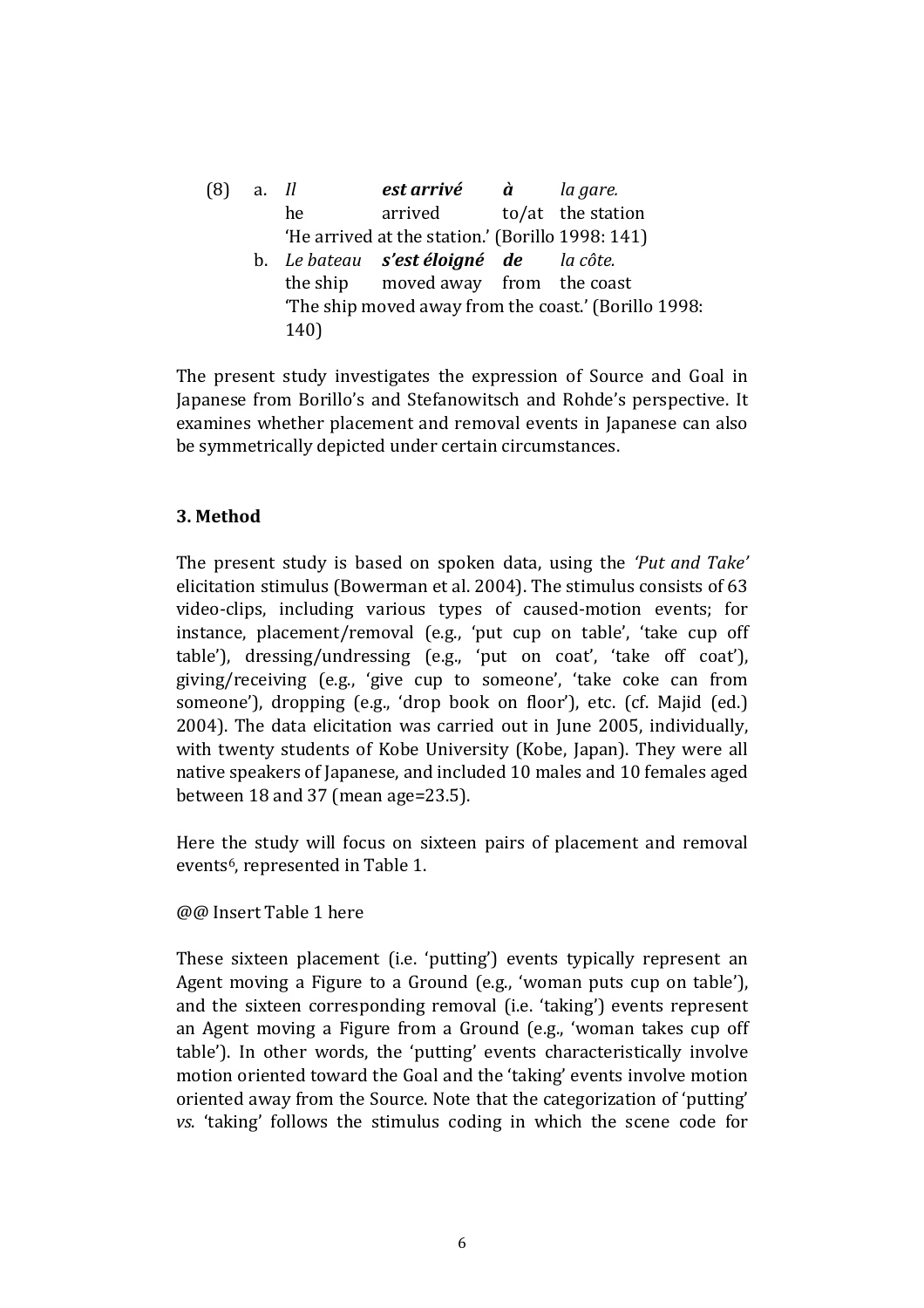'putting' begins with the number '0' (e.g., '001: put cup on table'), and the scene code for 'taking' events begins with the number '1' (e.g. '101: take cup off table'). The selected events consist of two sets of eight pairs of 'support-relation' events (i.e. 'putting ON' and 'taking OFF') and eight pairs of 'containment-relation' events (i.e. 'putting IN' and 'taking OUT'), this because, as will be seen below, the notion of support and containment is an important source of asymmetry in the expression of Source and Goal.

After having transcribed all twenty subjects' responses to the Put and Take stimulus, 640 responses depicting the sixteen pairs of events (i.e. 320 responses for 'putting' events and 320 for 'taking' events) were extracted. As it happened, a number of these responses were realized with verbs which express no motion, for instance, *grasping* (e.g., 'A man grasped beans') or possession (e.g., 'A person held a cup'). Here the study will focus on the responses involving expression of motion, although I will also discuss asymmetry in the 'non-motion' responses. The set of actual motion responses, which will be referred to as the Japanese data, include 586 responses (312 responses for 'putting' events and 274 for 'taking' events).

## 4. The expression of 'putting' and 'taking' events in Japanese

The section briefly introduces the basic expression of 'putting' and 'taking' events in Japanese.

## 4.1. Word order and case marking

Japanese is a canonically SOV language. In the language, each noun (or pronoun) is habitually marked by a morpheme indicating its syntactic relation within a clause, for instance, the nominative  $ga$  for the subject, the accusative o for the direct object, the ablative kara for the indirect object, as in (9a). In Japanese grammar, these morphemes are pervasively designated 'particle' (Miyahara 1974, Shibatani 1990) or 'postposition' (Tsujimura 1996, Kita 2006). In this study these morphemes are called 'cases' to avoid confusion with the 'particle' in English (i.e. verbal particle). In the language any nominal constituents (NPs) are actually optional if the discourse or situational context allows for the retrieval of the missing element: for instance, example (9b) shows the absence of both subject and direct object.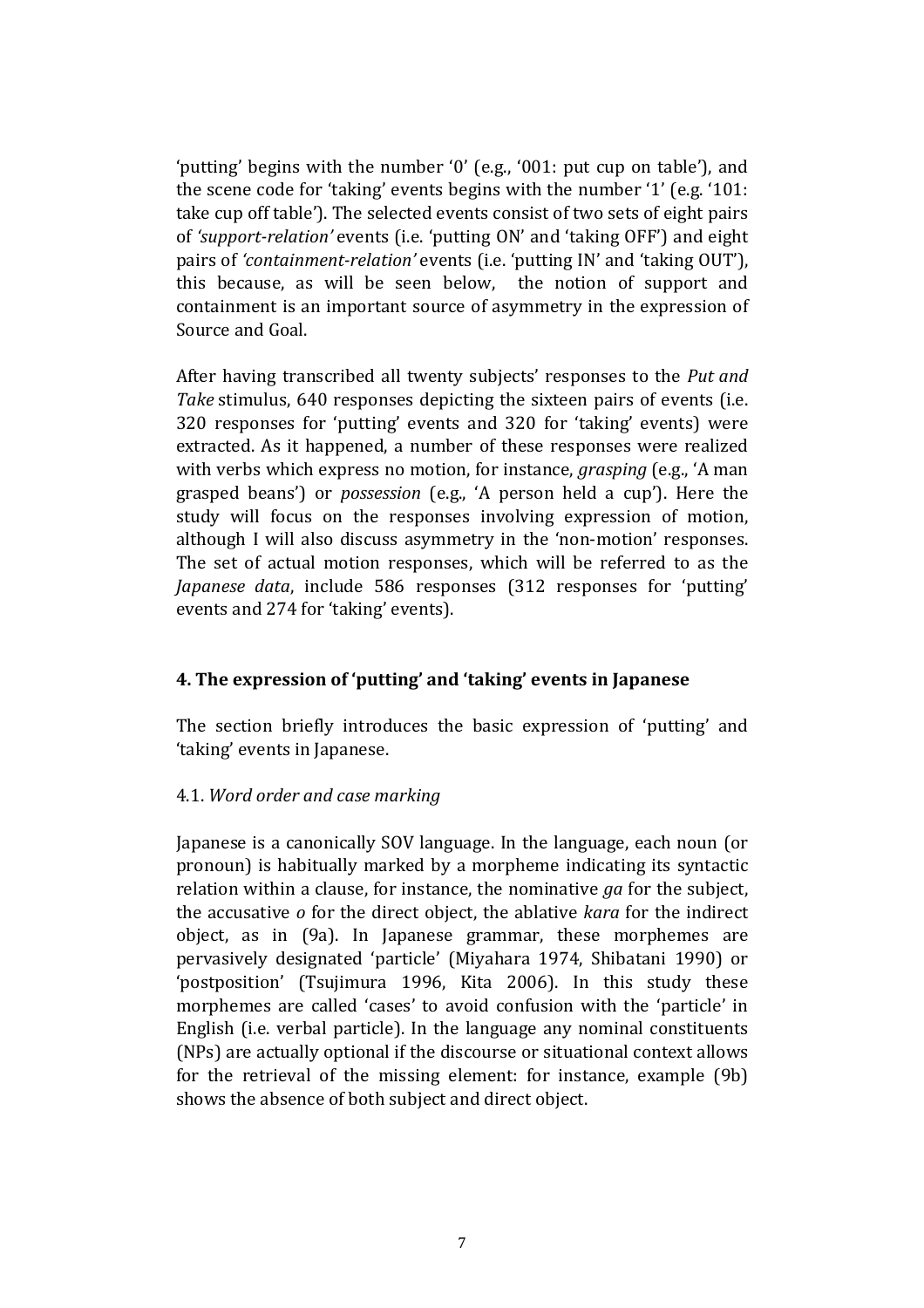(9) a. Kanozyo-wa syasin-o kabe-kara hagasi-masi-ta. she-TOP picture-ACC wall-ABL peel-POLI-PST 'She peeled a picture off the wall.' (p&t128  $ip.03$ )<sup>7</sup> b. Potto-ni sizume-ta. pot-DAT sink-PST '(She) sank (it) into the pot.'  $(p&t019$  jp.16)

Each participant (Agent, Figure, and Ground) is marked with an appropriate case marker: the Agent is marked with the topic marker wa (9a) or the nominative case ga, the Figure by the accusative case  $o$  (9a). The Ground is marked with the ablative case kara, to indicate that the motion proceeds from the Source (9a), or the dative case ni, to indicate that the motion proceeds to the Goal (9b).

#### 4.2. Semantic congruence between the verb and the Path NP

It is important to mention here that in Japanese, 'putting' verbs (e.g., oku 'to put on') as well as 'taking' verbs (e.g., hazusu 'to detach') have a strong constraint on the choice of the type of Ground argument, which depends on the semantics of the verb, as noted by Borillo (1998) and Stefanowitsch and Rohde (2004). For instance, the verb oi- (< oku) 'to put on', denoting motion toward the Goal, naturally takes the Goal NP (10a), but not the Source NP (10b) or a combination of Source and Goal NPs (10c). Similarly, the verb hazusi- (< hazusu) 'to detach', focusing on motion from the Source, takes the Source NP (e.g., kabe-kara 'from the wall') (11a), but not the Goal NP (11b) or a combination of Source and Goal NPs (11c).

| (10) | a.      | Tukue-no                                                          | ue-ni      | koppu-o       | oi-ta.     |
|------|---------|-------------------------------------------------------------------|------------|---------------|------------|
|      |         | table-GEN                                                         | top-DAT    | cup-ACC       | put.on-PST |
|      |         | '(S/he) put the cup on the table top.' (Imoto 2001: 182)          |            |               |            |
|      | b.      | <i>*Syokkidana-no naka-kara</i>                                   |            | koppu-o       | oi-ta.     |
|      |         | cupboard-GEN inside-ABL                                           |            | $cup$ - $ACC$ | put.on-PST |
|      |         | (S/he) put the cup from inside of the cupboard.' ( <i>ibid</i> .) |            |               |            |
|      | $C_{1}$ | *Syokkidana-no naka-kara tukue-no                                 |            |               | ue-ni      |
|      |         | cupboard-GEN inside-ABL table-GEN                                 |            |               | top-DAT    |
|      |         | koppu-o                                                           | oi-ta.     |               |            |
|      |         | cup-ACC                                                           | put.on-PST |               |            |
|      |         | '(S/he) put the cup from inside of the cupboard on the            |            |               |            |
|      |         | table top.' (ibid.)                                               |            |               |            |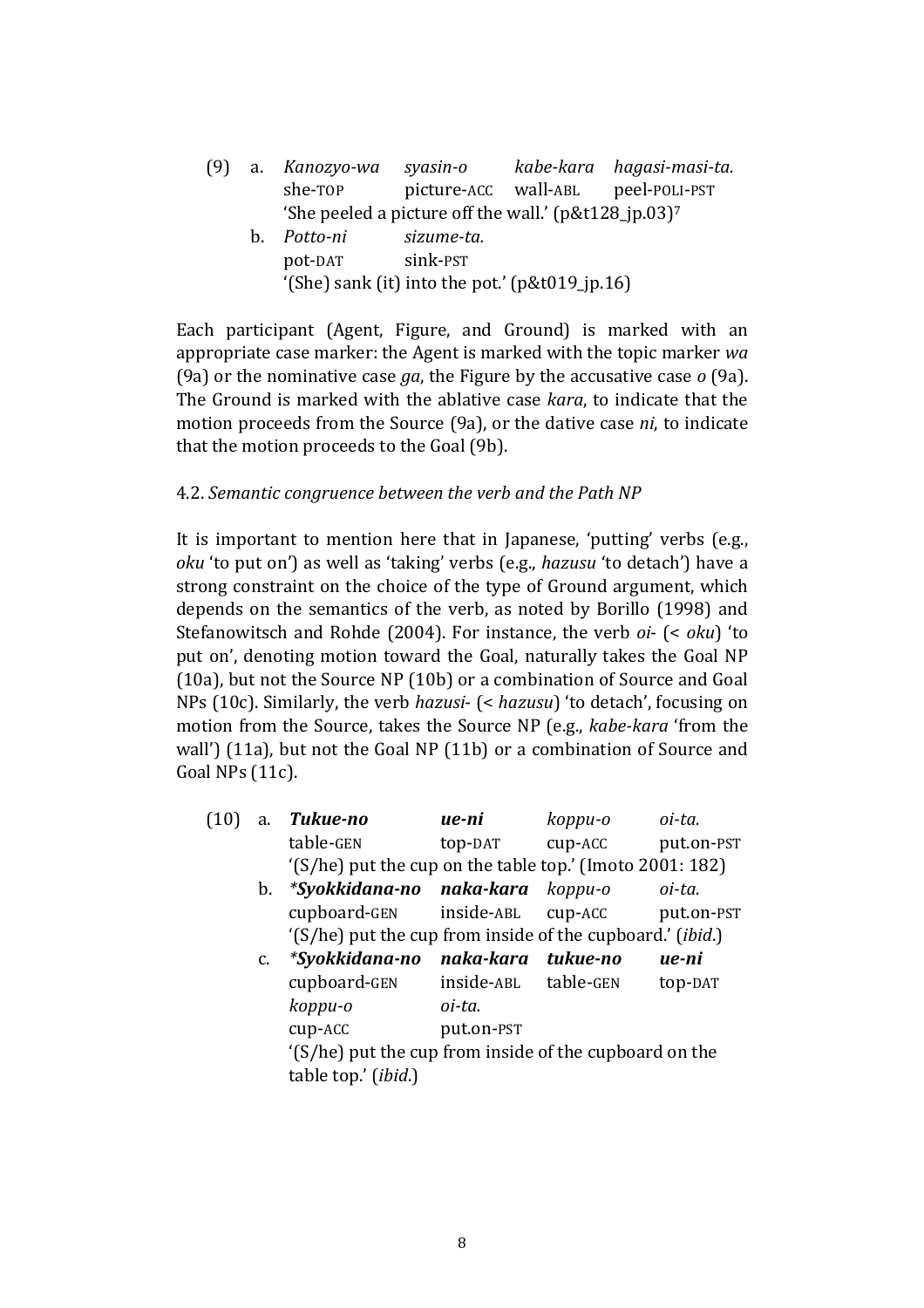| (11) |             | a. <b>Kabe-kara</b> aburae-o |                       | hazusi-ta.                                                   |            |
|------|-------------|------------------------------|-----------------------|--------------------------------------------------------------|------------|
|      |             | wall-ABL                     | canvas-ACC detach-PST |                                                              |            |
|      |             |                              |                       | '(S/he) detached the canvas from the wall.' ( <i>ibid</i> .) |            |
|      | b.          | *Teeburu-no ue-ni            |                       | aburae-o                                                     | hazusi-ta. |
|      |             | table-GEN                    |                       | top-DAT canvas-ACC detach-PST                                |            |
|      |             |                              |                       | '(S/he) detached the canvas onto the table top.' (ibid.)     |            |
|      | $C_{\cdot}$ | <i>*Kabe-kara</i>            | teeburu-no            | ue-ni                                                        | aburae-o   |
|      |             | wall-ABL table-GEN           |                       | top-DAT                                                      | canvas-ACC |
|      |             | hazusi-ta.                   |                       |                                                              |            |
|      |             | detach-PST                   |                       |                                                              |            |
|      |             |                              |                       | '(S/he) detached the canvas from the wall onto the table     |            |
|      |             | top.' (ibid.)                |                       |                                                              |            |

Following prior claims, the expression of the Source and Goal NPs in the data is expected to be symmetrical once the semantics of the verb are taken into account. I expect that the proportion of uses of Source NPs with source-oriented verbs will parallel the proportion of uses of goal NPs with goal-oriented verbs.

## 4.3. Three types of predicate

In Japanese, studies of the expression of motion have been often based on examples that include a simplex verb consisting of a single verbal stem (e.g., tori- 'to remove), as in (12a) (cf. Imoto 2001, Ueno 2003). This bias toward simplex verbs may have been an artifact of the introspective approach to data collecting. As will be shown below with this stimulus-based data, 'putting' and 'taking' events can in fact alternatively be expressed by complex verbs (see the chapter on Mandarin Chinese by Chen and Lowland Chontal by O'Connor, this volume). These complex verbs are either compound verbs typically formed by direct juxtaposition of two components, such as moti-age- (hold-raise) 'to lift' (12b), or 'TE-linked verb constructions' in which two (or more) components are linked by the connective suffix  $-te^8$ , such as mot-te iki- (hold-conn go) 'to carry (something)' (12c).

(12) a. Koppu-o teeburu-kara tori-masi-ta. cup-ACC table-ABL remove-POLI-PST '(She) removed the cup from the table.' (P&T101\_Jp.07)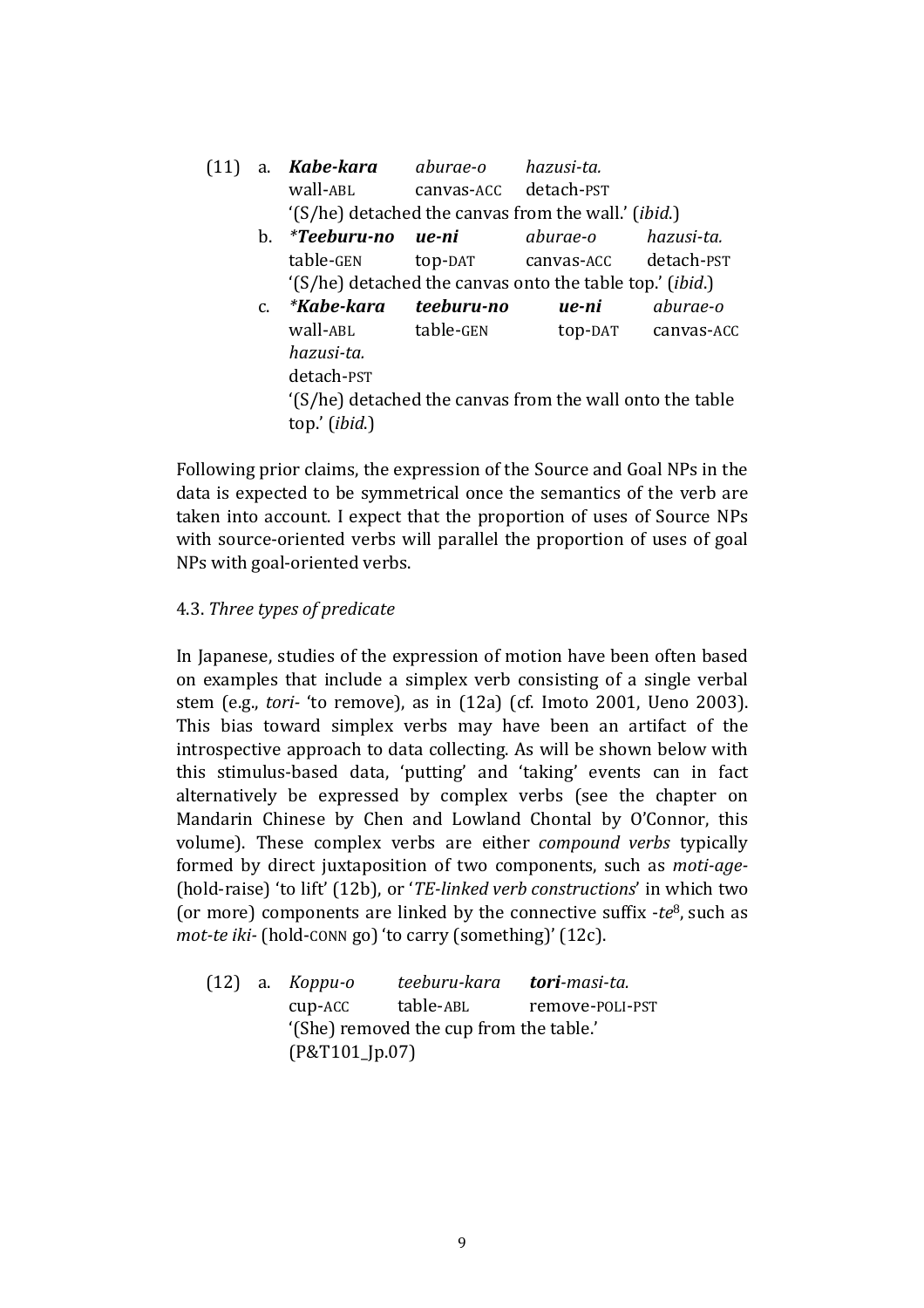| b. | Sono hito-ga                             |                     | koppu-o                                     |
|----|------------------------------------------|---------------------|---------------------------------------------|
|    | that                                     | person-NOM          | cup-ACC                                     |
|    |                                          | moti-age-masi-ta.   |                                             |
|    |                                          | hold-raise-POLI-PST |                                             |
|    |                                          |                     | That person lifted the cup.' (p&t101_jp.15) |
| c. | Koppu-o                                  | mot-te              | iki-masi-ta.                                |
|    | cup-ACC                                  | hold-CONN           | go-POLI-PST                                 |
|    | '(She) carried the cup (from the table)' |                     |                                             |
|    | (p&t101_jp.05)                           |                     |                                             |

The main semantic template of these complex verbs is the sequence of Manner (e.g., korogasi- 'to roll') or Means (e.g., nage- 'to throw') in the first component (henceforth V1), and change-of-location (e.g., komu 'to move in') in the second component (henceforth V2) (Tagashira and Hoff 1986, Ishii 1987, Himeno 1999, inter alia), as in (13). The V1 is morphosyntactically and semantically considered to be an optional component (Matsumoto 1997).

- (13) a. MANNER + CHANGE-OF-LOCATION korogasi-komu (roll-move.in) 'to move in rolling' korogasi-te iku (roll-CONN go) 'to go rolling'
	- b. MEANS + CHANGE-OF-LOCATION nage-komu (throw-move.in) 'to move in throwing' osi-te kuru (push-CONN come) 'to come pushing'

Although no exhaustive list has been established, the studies assume the high productivity of such complex verbs in the language, in terms of the ability to create new complex verbs. For instance, the present Japanese data include several compound verbs which are not found in the dictionary, such as kuwae-toru (hold between one's teeth-remove) 'to remove holding between one's teeth', nigiri-toru (grip-remove) 'to remove gripping', korogasi-komu (roll-move.in) 'to move in rolling'. On the other hand, the use of complex verbs in discourse has scarcely been investigated in the literature. The present study will attempt to provide the first description of different predicate types (i.e. simple, compound and TE-linked verbs) in the expression of the 'putting' and 'taking' events.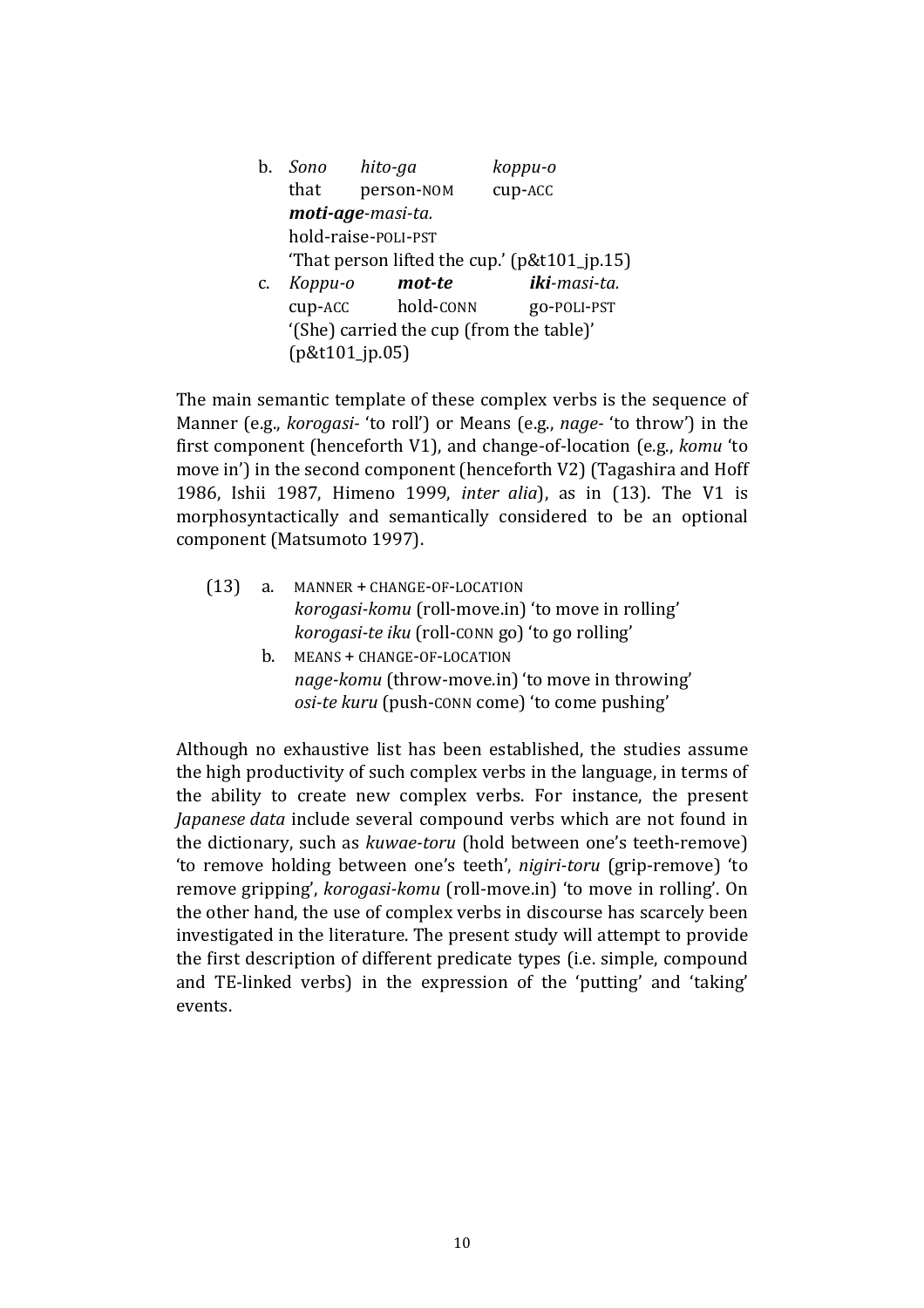## 5. Multiple asymmetries

The main result of the analysis of the Japanese data collected with the 'Put and Take' elicitation stimulus is that it reveals multiple instances of asymmetry in the expression of the Source versus the Goal. The argument presented here is that these cases of asymmetry are found at the different levels of event construal, syntactic construction, and morphosyntactic encoding.

## 5.1. Asymmetry 1: non motion and Source

The first instance of asymmetry is related to the level of event construal. As mentioned in section 3, several responses for the 'putting' and 'taking' events involve 'non motion'. These events are expressed by a verb, such as tukami- 'to grasp', or mot- 'to hold', which typically denotes an Agent's manual control of an object, as in (14).

- (14) a. Kare-wa tongu-de banana-o tukami-masi-ta he-TOP tongs-INSTR banana-ACC grasp-POLI-PST 'He grasped a banana with tongs (from the table).' (p&t103\_jp.03)
	- b. Koppu-o mot-ta. cup-ACC hold-PST '(She) held the cup (from the table).' (p&t101\_jp.16)

It is important to mention here that such 'non motion' descriptions are abundantly found in the responses for the 'taking' events, especially the 'taking OFF' events (see Table 2).

@@ Insert Table 2 here

Further analysis is required to ascertain the reason why such 'non motion' descriptions are so common in the responses for the 'taking OFF' events. A first hypothesis will be suggested in Section 5.4.

## 5.2. Asymmetry 2: More overt expression of Goal than of Source

The analysis of the overt expression of the Source and Goal NPs shows that, as expected, the Goal NP (e.g., tukue-no ue-ni 'to the table top') is consistently expressed (95.2 %) in the description of the 'putting' events, while the Source NP (e.g., tukue-kara 'from the table') is only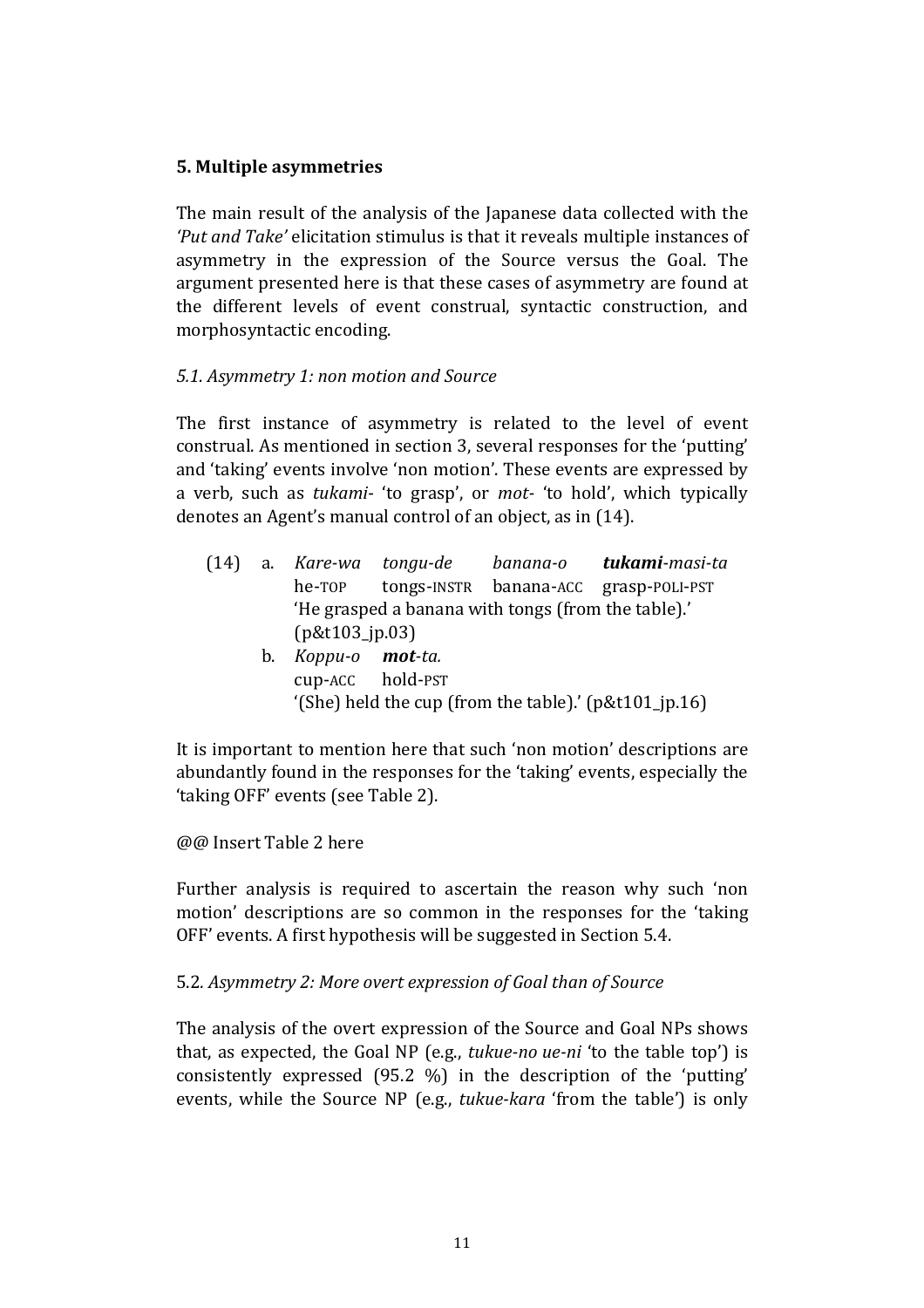expressed in half of the responses (51.5%) in descriptions of the 'taking' events (seeTable 3).

## @@ Insert Table 3 here

The results seem to suggest that the expression of Source and Goal is asymmetrical in the Japanese data even if the semantic congruence between the verb and the Path NP is taken into account. The expression of the Source NP will be further examined in section 6.

## 5.3. Asymmetry 3: Source expressed with case vs. with a relative clause

The Japanese data show that the Source can be expressed in different ways, either with a simple ablative case kara, which explicitly indicates motion away from the Source, or with a relative clause that can be used to indicate the initial (static) location of the Figure, as in (15a-15b where the relative clause is indicated by boldface and square brackets). Notice that the language has no relative pronoun to signal the relative construction. It is only the clause placed before a noun which enables us to identify this construction.

| (15) | a. | Aru                      | hito-ga                                               | [teeburu-no | ue-ni   |
|------|----|--------------------------|-------------------------------------------------------|-------------|---------|
|      |    | certain                  | person-NOM                                            | table-GEN   | top-DAT |
|      |    | at-ta]                   | koppu-o                                               | mot-te      | it-ta.  |
|      |    | be-PST                   | cup-ACC                                               | hold-CONN   | go-PST  |
|      |    |                          | 'A person carried the cup which had been on the table |             |         |
|      |    | $top'$ (p&t101_jp.19)    |                                                       |             |         |
|      | b. |                          | [Mizu-ni hait-te-iru]                                 | renga-o     |         |
|      |    |                          | water-DAT go.in-CONN-RES                              | brick-ACC   |         |
|      |    | tori-dasi-masi-ta.       |                                                       |             |         |
|      |    | remove-move.out-POLI-PST |                                                       |             |         |
|      |    |                          | '(She) took a brick which had been inside of water.'  |             |         |

Table 4 represents the distribution of different means of expressing (or not expressing) the Source. In the Japanese data, relative clauses account for 28.1% (77 Tokens) of the responses9.

@@ Insert Table 4 here

(p&t119\_jp.01)

The phrasal modifier, for instance teeburu-no ue-ni at-ta 'there was on the table top' in (15a), indicates the place where the cup had been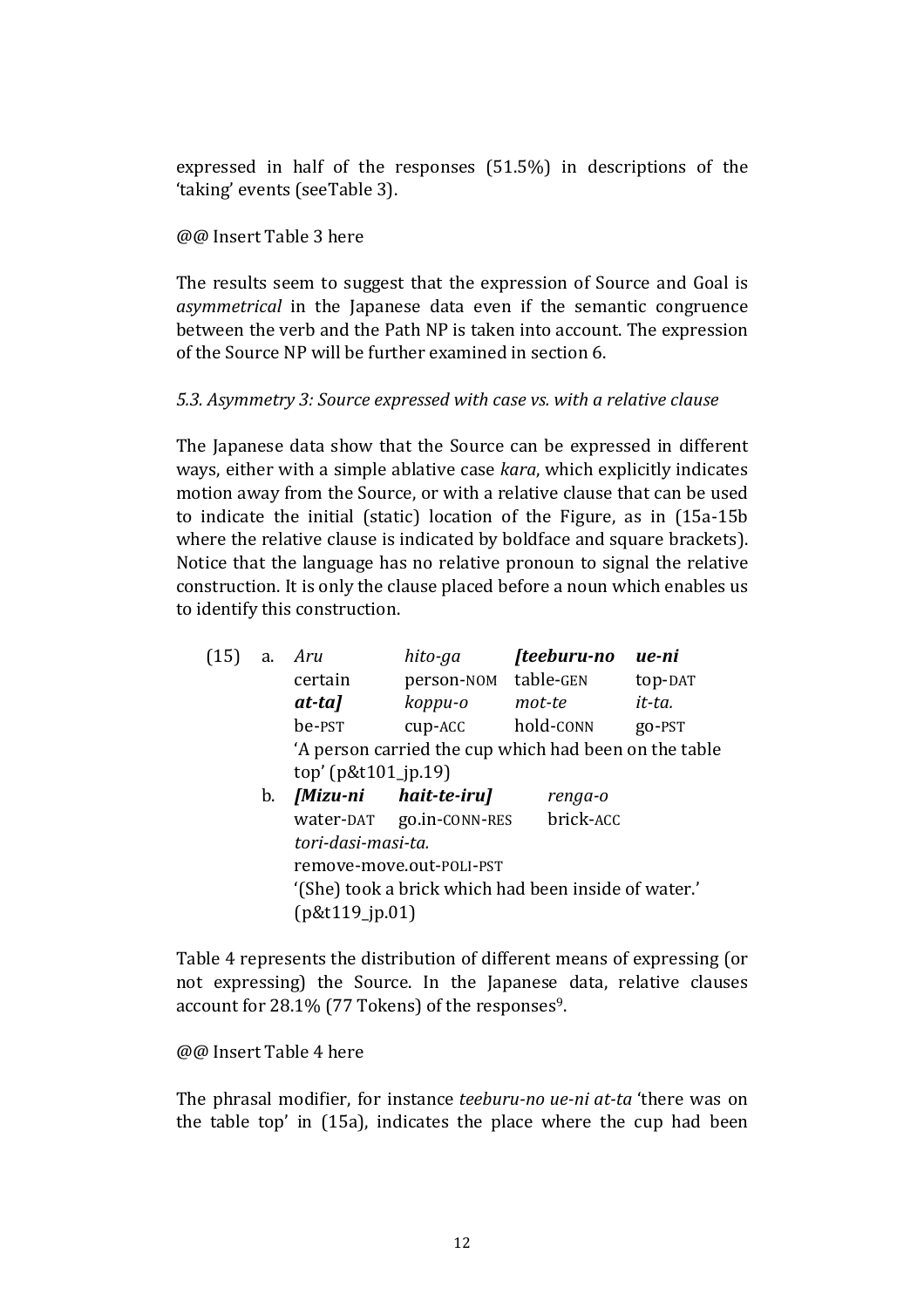placed before it was moved. These results seem to suggest that the expression of the Source may be more complex in general than the expression of the Goal, in that there are more options for its expression (i.e. omission, case or relative clause). If this relative clause option is considered a type of 'Source', then the responses for the 'taking' events with overt expression of a Source go up to 79.6% (51.5% with the ablative case kara and 28.1% with a relative clause). Nevertheless, it is interesting that an asymmetry still persists in the expression of Source vs. Goal.

#### 5.4. Asymmetry 4: complex verbs and source

The Japanese data include three predicate types: simplex verb, compound verb, and TE-linked verb, with certain predictable patterns in the distribution of the simplex and complex verbs (all listed in the Appendix). The first pattern is concerned with the way in which the event is performed. When the event is performed in the default way (i.e. more usual means, such as 'grasping with a hand'), it tends to be expressed by a simplex verb. For instance, all twenty subjects used the simplex verb in describing the event 'put a cup on table', as in (16). On the other hand, when the event is performed in an unusual way (e.g., using a tool), the event may be expressed using either a simplex or a complex verb. For example, sixteen subjects used the simplex verb, while four subjects used the complex verb in which the V1 expresses the means (e.g., hasan-de 'to pinch') in describing the event 'putting banana on table with long tongs' (17a-17b). Such unusual means can be also expressed by the instrumental case de.

|    |                      | koppu-o     | teeburu-ni                                                                                                                                                     |
|----|----------------------|-------------|----------------------------------------------------------------------------------------------------------------------------------------------------------------|
|    | woman-NOM            | cup-ACC     | table-DAT                                                                                                                                                      |
|    | <b>oki</b> -masi-ta. |             |                                                                                                                                                                |
|    |                      |             |                                                                                                                                                                |
|    |                      |             |                                                                                                                                                                |
| a. | Kanozyo-wa           | tongu-de    | banana-o                                                                                                                                                       |
|    | she-TOP              | tongs-INSTR | banana-ACC                                                                                                                                                     |
|    | teeburu-no           | ue-ni       | oki-masi-ta.                                                                                                                                                   |
|    | table-GEN            | top-DAT     | put.on-POLI-PST                                                                                                                                                |
|    |                      |             |                                                                                                                                                                |
|    |                      |             |                                                                                                                                                                |
|    |                      |             | Onnanohito-ga<br>put.on-POLI-PST<br>'A woman put a cup on the table.' $(p&t001$ _jp.18)<br>'She put the banana on the table top with tongs.'<br>[p&t003.jp.03] |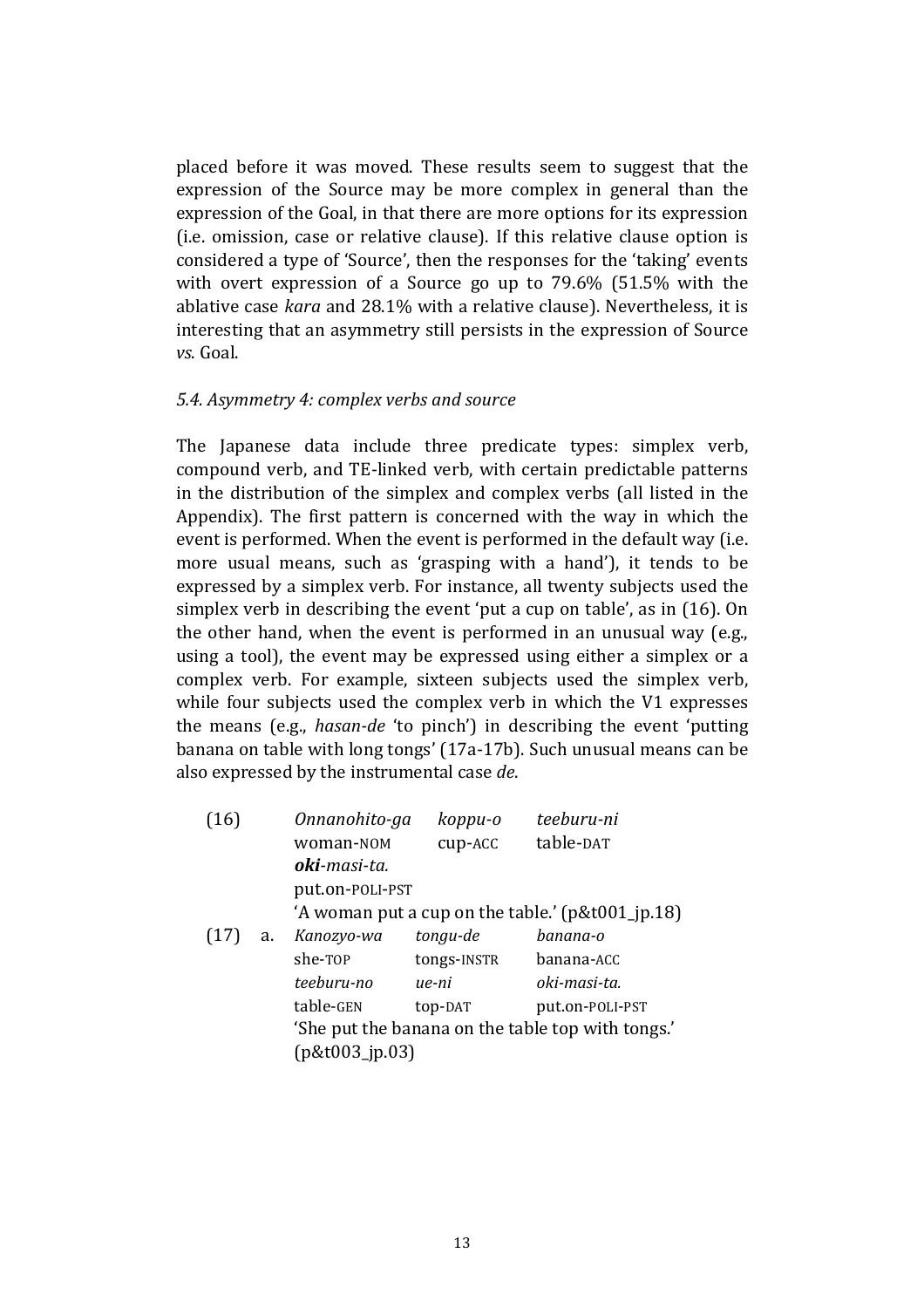| $b_{\cdot}$ | Hasami-de                                           | hasan-de   | banana-o                                       |  |
|-------------|-----------------------------------------------------|------------|------------------------------------------------|--|
|             | scissors-INSTR                                      | pinch-CONN | banana-ACC                                     |  |
|             | tukue-no                                            | ue-ni      | oi-ta.                                         |  |
|             | table-GEN                                           | top-DAT    | put.on-PST                                     |  |
|             |                                                     |            | '(She) pinched a banana with scissors and then |  |
|             | (she) put (it) on the table top.' $(p&t003$ _jp.08) |            |                                                |  |

More significantly, another distribution pattern for the simplex and complex verb was found, regarding the two types of events: the 'putting' events tend to be expressed by a simplex verb (14 types and 83.0% of the tokens), whereas the 'taking' events tend to be expressed by a complex verb (29 types and 62.0% of the tokens), in particular by a compound verb (see Tables 5-6).

@@ Insert Table 5 here @@ Insert Table 6 here

The increased use of compound verbs in the responses for the 'taking' events essentially results from the use of compound verbs in which the V1 denotes an Agent's 'grasping' or 'holding' and the V2 denotes 'upward motion' or 'removal', as in (18). It seems that this type of compound verb reflects the way in which the events are construed: the events are perceived in a two-step process including the Agent's control of the Figure as the first phase, and the motion of the Figure as the second.

| (18) | V1(grasping/holding)-V2 (move.upward/remove) |                              |                                                                       |  |  |
|------|----------------------------------------------|------------------------------|-----------------------------------------------------------------------|--|--|
|      | moti-ageru                                   | (hold-raise)                 | 'to lift up'                                                          |  |  |
|      | tori-ageru                                   | (remove-raise) 'to take up'  |                                                                       |  |  |
|      | hiroi-ageru                                  | (pick.up-raise) 'to pick up' |                                                                       |  |  |
|      | tukami-ageru                                 |                              | (grasp-raise) to raise grasping'                                      |  |  |
|      |                                              |                              | <i>tumami-ageru</i> (pinch with fingertips-raise) 'to raise pinching' |  |  |
|      | hasami-toru                                  |                              | (pinch with a tool-remove) 'to remove pinching'                       |  |  |
|      | tukami-toru                                  |                              | (grasp-remove) 'to remove grasping'                                   |  |  |
|      | nigiri-toru                                  |                              | (grip-remove) 'to remove gripping'                                    |  |  |
|      | kuwae-toru                                   |                              | (hold between one's teeth-remove) 'to remove                          |  |  |
|      |                                              | holding between one's teeth' |                                                                       |  |  |

This may shed some light on why some responses for the 'taking' events involved the 'non motion' option (cf. §5.1.): such responses might result from the subject's intentions to overtly express the means of motion, and to leave the actual motion to be inferred from the context.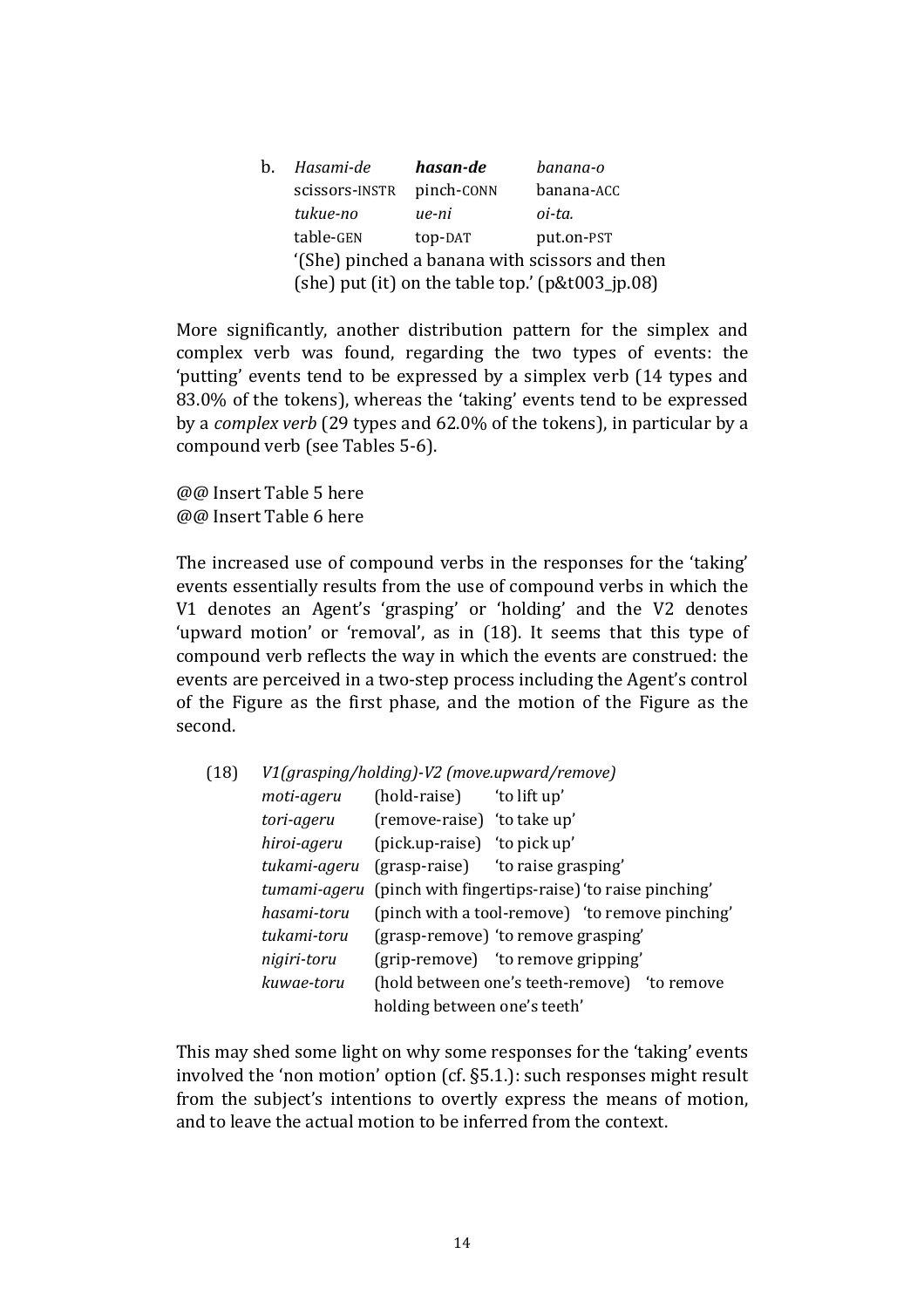The results for the distribution of simplex or complex verbs seem to suggest further that in describing the 'taking' events the use of complex verbs that encode different parts of an event require that the speaker pay attention to these more fine-grained aspects of the event.

## 5.5. Summary: Source is more complex than Goal

Multiple instances of asymmetry have been presented throughout this section. These findings suggest that the expression of 'putting' and 'taking' is asymmetrical with regard to morphosyntactic complexity: the expression of the 'putting' events is morphosyntactically simpler than that of the 'taking' events. The 'putting' events tend to be expressed by a simplex verb and the Goal NP is quite consistently specified. However, the 'taking' events tend to be expressed by a complex verb with (or without) the Source NP or with a relative clause indicating the initial location of the Figure.

## 6. Further asymmetry in the expression of Source

This section will further explore the expression of the Source NP. In section 5.2. above, it has been shown that the Source NP is expressed in half of the responses for the 'taking' events. This relatively high ratio seems to call for further examination, in order to understand in which contexts the Source NP is actually expressed.

# 6.1. Impact of support/containment on the expression of Source

Closer inspection of the responses for the 'taking' events reveals that the occurrence of the Source NP is dependent on the nature of the 'taking' events, namely whether they instantiate a case of 'supportrelation' (i.e. motion from a support) or of 'containment-relation' (i.e. motion from a container). The study shows that the Source NP is quite rare (17.0 %) in the responses involving the support-relation (e.g., 'take cup off table'), whereas it is, surprisingly, highly frequent (77.6 %) in the responses involving the containment-relation (e.g., 'take orange out of box'), as shown in Table 7. On the other hand, in the description of 'support-relation' the Source tends to be expressed in the relative clause or not to be expressed at all.

@@ Insert Table 7 here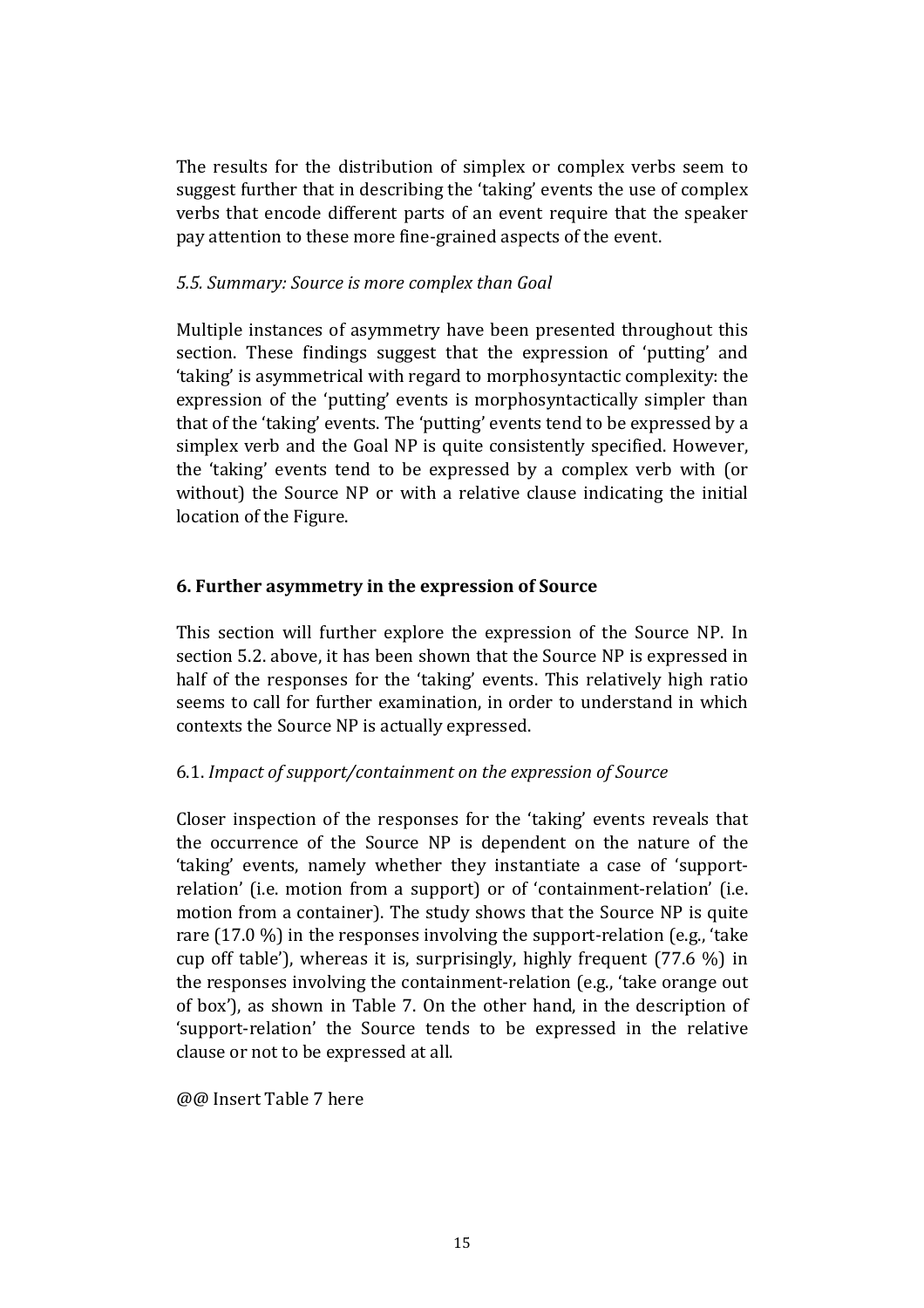It is clearly important to differentiate support-relation Sources from containment-relation Sources. This suggests that in Japanese, the notion of support or containment has an impact on the overt expression of the Source NP. Interestingly, similar results are found in Lowland Chontal (O'Connor, this volume), in which a lexical Goal is found to be more frequent than a lexical Source, and a containment-relation Source is expressed lexically more often than a support-relation Source.

## 6.2. Source in the description of the containment-relation

One might, then, wonder why the Source NP tends to be encoded when the responses involve the containment-relation, counter to what has been claimed in previous studies (see § 2.2.). Further analysis will allow us to advance a hypothesis. It has been stated that the ablative case kara, marking the Source, also marks the initial state in the expression of 'change of state' events, as in (19a-19b) (Kuwae 1980: 471; Masuoka and Takubo 1987: 60, Morita 1989: 343-347). The 'change of state' events characteristically involve the resultant state (e.g., 'signal changes to green', 'rice is transformed into sake'). It may suggest that the occurrence of the ablative case kara concerns a resultative state. Similarly, the 'taking OUT' events, involving the boundary-crossing, seem also to imply the result, namely the resultant location (e.g., outside of Ground object).

| (19) | a. | Singoo-ga                                           | aka-kara | ao-ni        | kawaru.                                              |
|------|----|-----------------------------------------------------|----------|--------------|------------------------------------------------------|
|      |    | signal-NOM                                          | red-ABL  | bleu-DAT     | change                                               |
|      |    | "The signal changes from red to green (lit. bleu)." |          |              |                                                      |
|      | b. | Nihonsyu-wa <b>kome-kara</b> tukuri-masu.           |          |              |                                                      |
|      |    | sake-TOP                                            | rice-ABL | produce-POLI |                                                      |
|      |    |                                                     |          |              | '(One) produces sake [Japanese alcoholic drink] from |
|      |    | rice.' (Kuwae 1980: 471)                            |          |              |                                                      |

Further analysis of the responses for the 'taking OUT' events supports this hypothesis. As shown in Table 7 above, the Source NP is omitted in 13 of 156 responses for this type of event. Of the 13 responses without a Source NP, 9 responses are construed as removal events without boundary-crossing (e.g., hiroi-age- 'to pick up', hazusi- 'to detach'), as in (20a-20b).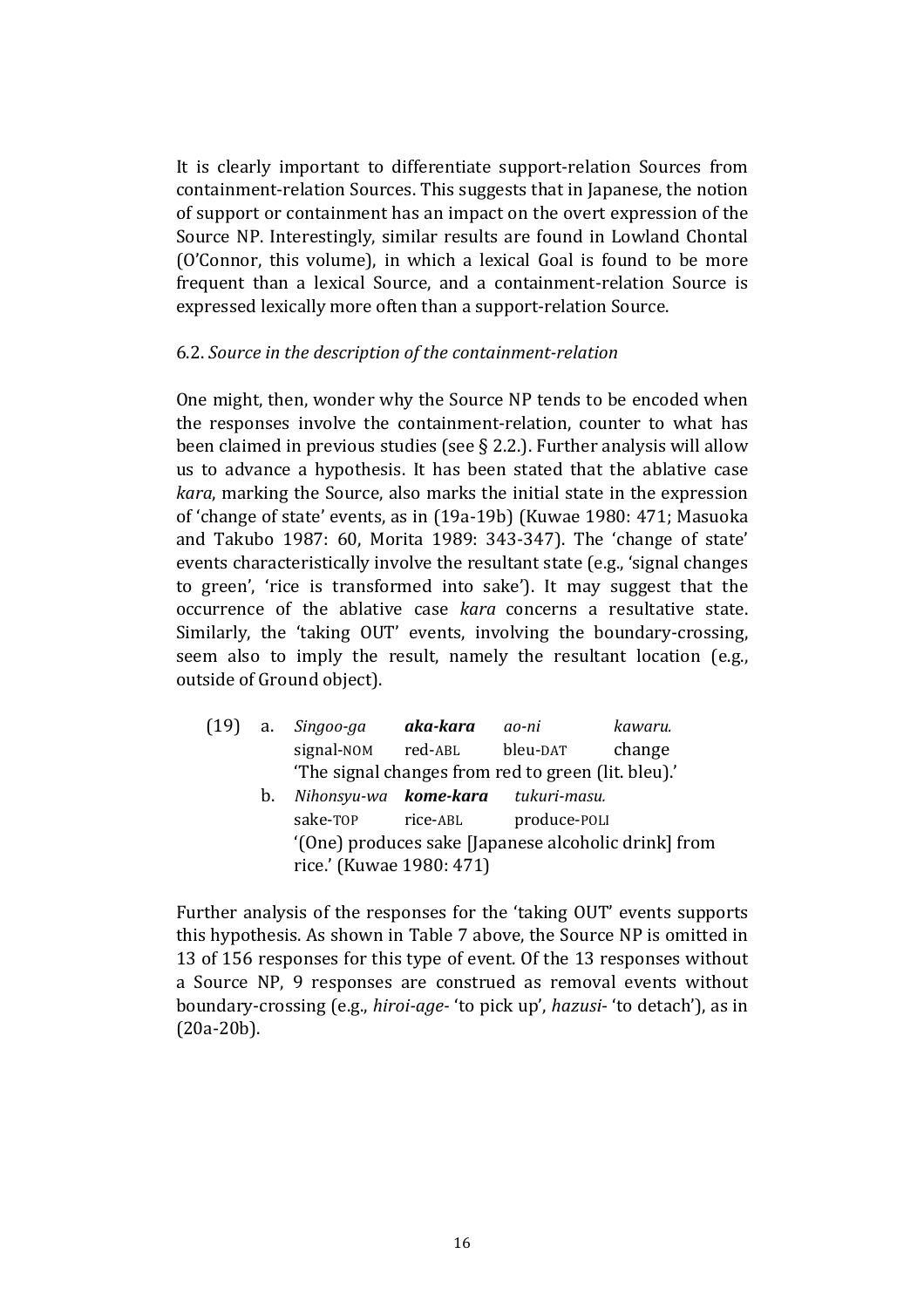|    | (20) a. <i>Mikan-o</i>  | hiroi-age-masi-ta.                                   |
|----|-------------------------|------------------------------------------------------|
|    |                         | mandarin-ACC pick.up-raise-POLI-PST                  |
|    |                         | '(He) picked up a mandarin (from the box).'          |
|    | [p&t111.jp.01]          |                                                      |
| h. | Tumari-o                | <b>hazusi</b> -ta.                                   |
|    | stuffing-ACC detach-PST |                                                      |
|    |                         | (She) detached the stuffing (from the car exhaust).' |
|    | $[p&t117$ _jp.16)       |                                                      |

This could mean that the occurrence of a Source NP marked by the ablative case kara depends in the end more on the nature of the verb (i.e. verb which denotes the boundary-crossing, such as dasu 'to move out' vs. verb which denotes a 'no boundary-crossing', such as hiroiageru 'to pick up') than on the nature of the event itself (i.e. 'taking OUT' vs. 'taking OFF'). In other words, even if it is the case of a 'taking OUT' event, the Source NP can be omitted when the verb itself does not denote boundary-crossing. This study therefore shows the necessity of taking into account the verb semantics in any discussion of the Source-Goal asymmetry.

#### 6.3. Summary: Nesting of asymmetry

This section has refined our analysis of the overt expression of the Source NP in descriptions of 'taking' events. The first analysis has revealed that the expression of the Source NP depends not only on semantic congruence (between the verb and the Path NP), but also on the notion of boundary-crossing. The second analysis has demonstrated that the Source NP tends to be omitted when 'taking OUT' events are expressed by means of a verb that does not denote boundary-crossing. Both remarks seem to point to the fact that the semantics of the verb (i.e. 'support-relation Source' or 'containment-relation Source') might have an impact on the expression of the Source NP.

## 7. Conclusion

This chapter has described multiple types of asymmetry in the expression of Source and Goal in descriptions of 'putting' and 'taking' events in Japanese. These asymmetries are found at different levels. First, at the level of event interpretation, 'taking' events seem to be perceived differently from 'putting' events in terms of event segmentation, in that 'taking' events seem to be perceived as a chain of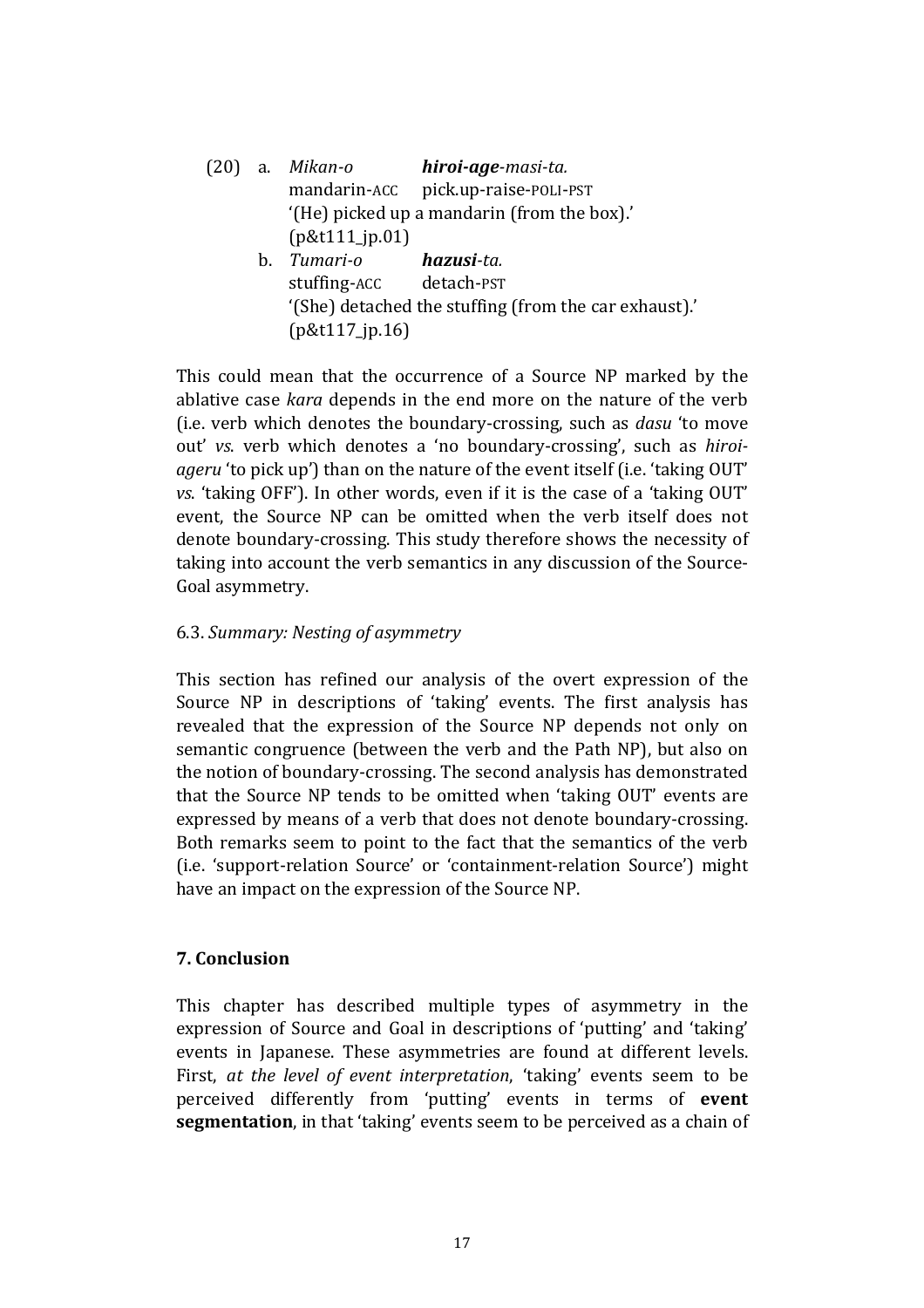two events (i.e. 'grasping' and then 'removing'). More over, the subjects seem to be more sensitive to **boundary crossing** in describing 'taking' events than in describing 'putting' events. Second, at the level of overt expression, the Source or Goal may be explicit, implicit or non-specified, but if the Source is expressed (which is less frequent) it has a more complex linguistic structure, consisting of relative clauses rather than case markers (in particular in the expression of 'taking OFF' events), and complex rather than simple verbs.

This study demonstrates therefore the importance of a finer examination of the linguistic structure, taking into account in the analysis of the expression of spatial language the semantic distribution between the Path NP and the verb, as well as the actual different forms of expression. It points to a more complex relation between language and cognition than the one proposed in previous studies that attributed all of the asymmetry to the existence of a general cognitive bias toward the Goal over the Source.

#### Abbreviations:

ABL: ablative; ACC: accusative; CONN: predicate connective; DAT: dative; GEN: genitive; IDEO: ideophone; INSTR: instrumental; LOC: locative; NOM: nominative; OBJ: direct object; POLI: politeness; PRES: present; PST: past; RES: resultative; TOP: topic

#### References

Borillo, A. 1998. L'espace et son expression en français. Paris: Ophrys.

- Bowerman, M., Gullberg, M., Majid, A., and Narasimhan, B. 2004. Put project: The cross-linguistic encoding of placement events. In A. Majid (ed.), Field Manual Vol. 9, 10-18. Nijmegen: Max Planck Institute for Psycholinguistics.
- Fillmore, C. 1972. How to know whether you're coming or going, In Linguistik 1971: Referate des 6. Linguistischen Kolloquiums 11.-14. August 1971 in Kopenhagen, K. Hyldgaard-Jensen (ed.), 369-379. Frankfurt: Athenäum Verlag.
- Goldin-Meadow, S. and Zheng, M. 1998. Thought before language: The expression of motion events prior to the impact of a conventional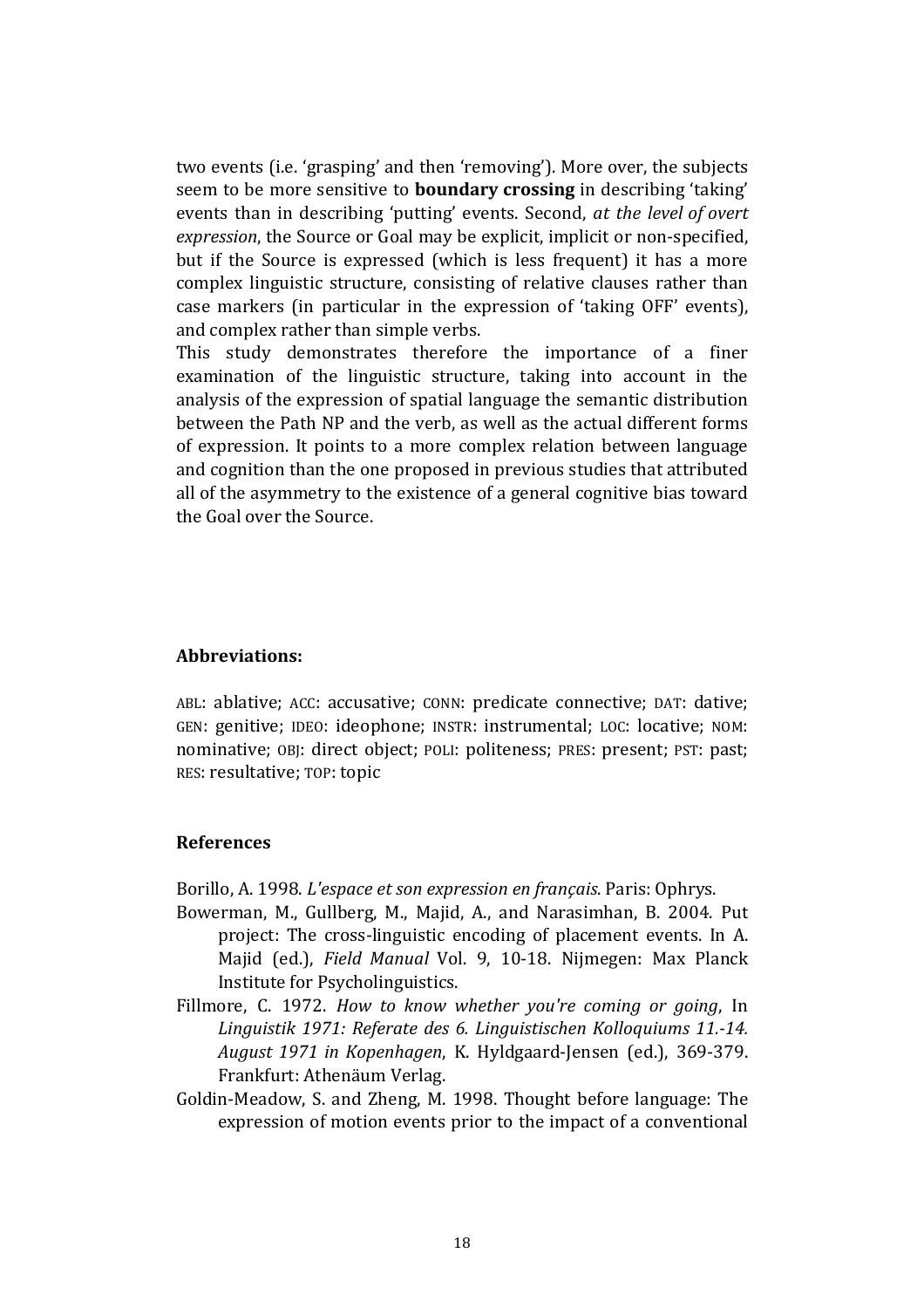language model, In Language and thought: Interdisciplinary themes, P. Carruthers and J. Boucher (eds.), 26-54. Cambridge: Cambridge University Press.

- Himeno, M. 1999. Hukugou doushi no kouzou to imi youhou. Tokyo: Hitsuji Shobou.
- Ikegami, Y. 1982. Source vs. Goal: A case of linguistic dissymmetry. In Language and cognitive styles: Patterns of neurolinguistic and psycholinguistic development, R. N. St. Clair and W. von Raffler-Engel (eds.), 292-308. Lisse: Swets & Zeitlinger B. V.
- Ikegami, Y. 1987. 'Source' vs. 'Goal': A case of linguistic dissymmetry. In Concept of case, R. Dirven and G. Radden (eds.), 122-146. Tübingen: Gunter Narr Verlag.
- Imoto, R. 2001. Ichi henka doushi no imi ni tsuite: Hukushi-ku no kaishaku tono taiou kankei to goi gainen kouzou. Nihongo bunpou 1: 177-197.
- Ishii, M. 1987. Hukugoudoushi no seiritu jouken. In Case study nihon bunpou, H. Teramura et al. (eds.), 56-61. Tokyo: Ouhuu.
- Kita, S. 2006. A grammar of space in Japanese. In Grammar of space: Explorations in cognitive diversity, S. Levinson and D. Wilkins (eds.), 437-474. Cambridge: Cambridge University Press.
- Koenig, J.-P., Mauner, G., and Bienvenue, B. 2003. Arguments for adjuncts, Cognition 89: 67-103.
- Kuwae, K. 1980. Manuel de japonais, vol. II. Paris: L'Asiathèque.
- Lakoff, G. 1987. Woman, fire, and dangerous things: What categories reveal about the mind. Chicago: The University of Chicago Press.
- Lakusta, L. and Landau, B. 2005. Starting at the end: the importance of goals in spatial language. Cognition 96: 1-33.
- Lakusta, L., Yamada, H., Smith, L. and Landau, B. 2006. Cross-linguistic evidence for a goal/source asymmetry: The case of Japanese, Poster presented at the Annual Meeting of the XVth Biennial International Conference on Infant Studies. Westin Miyako, Kyoto, Japan, June 19 2006.
- Majid, A. (ed.) 2004. Max Planck Institute for Psycholinguistics Field Manual: Volume 9.
- Masuoka, T. and Takubo, Y. 1987. Nihongo bunpou self master series: Kaku joshi. Tokyo: Kurosio.
- Matsumoto, Y. 1997. Kuukan idou no gengo hyougen to sono kakuchou. In S. Tanaka, and Y. Matsumoto, Kuukan to idou no hyougen, 125- 230. Tokyo: Kenkyûsha.
- Miyahara, K. 1974. The acquisition of Japanese particles. Journal of Child Language 1: 283-286.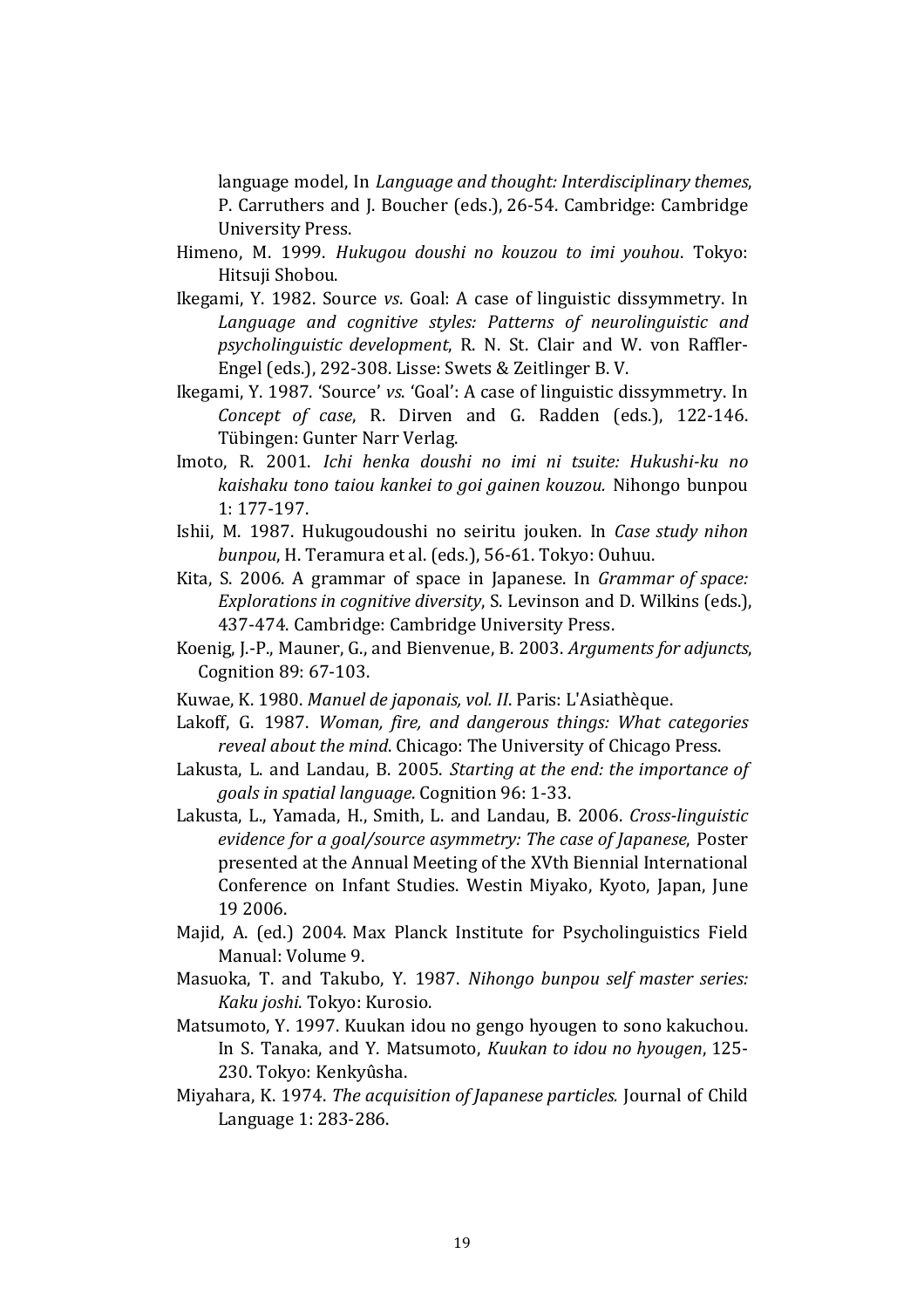Miyajima, T. 1986. Kaku shihai no ryou-teki sokumen. In Ronshuu nihongo kenkyuu 1: Gendai-hen, Y. Miyaji (ed.), 41-58. Tokyo: Meiji shoin.

Morita, Y. 1989. Kiso nihongo jiten. Tokyo: Kadokawa shoten.

- Shibatani, M. 1990. The languages of Japan. Cambridge: Cambridge University Press.
- Sinha, C. and Kuteva, T. 1995. Distributed spatial semantics. Nordic Journal of Linguistics 18: 167-199.
- Slobin, D. 1997. Mind, code, and text. In Essays on language function and language type: Dedicated to T. Givón, J. Bybee, J. Haiman and S. A. Thompson (eds.), 437-467. Amsterdam/Philadelphia: John Benjamins.
- Slobin, D. 2004. The many ways to search for a frog: Linguistic typology and the expression of Motion events. In Relating events in narrative vol. 2: Typological and contextual perspectives, S. Strömqvist and L. Verhoeven (eds.), 219-257. Mahwah: Laurence Erlbaum Associates.
- Stefanowitsch, A. and Rohde, A. 2004. The goal bias in the encoding of motion events. In Studies in linguistic motivation, G. Radden and K.- U. Panther (eds.), 249-267. Berlin: Mouton de Gruyter.
- Tagashira, Y. and Hoff, J. 1986. Handbook of Japanese compound verbs. Tokyo: Hokuseido Press.
- Talmy, L. 1991. Path to realization: A typology of event conflation. Proceedings of the Seventeenth Annual Meeting of the Berkeley Linguistic Society: 485-519.
- Talmy, L. 2000. Toward a cognitive semantics. vol. 2. Cambridge: The MIT Press.
- Tsujimura, N. 1996. An introduction to Japanese linguistics. Oxford: Blackwell Publishers.
- Ueno, S. 2003. Nihongo no kuukan hyougen to idou hyougen no gainenimironteki kenkyu. PhD dissertation, Osaka University.
- Ungerer, F. and Schmid, H.-J. 1996. An introduction to Cognitive Linguistics, Longman, London-New York.
- Verspoor, M., Dirven, R. and Radden, G. 1998. Putting concepts together: Syntax. In Cognitive exploration of language and linguistics, R. Dirven and M. Verspoor (eds.), 79-105. Amsterdam: John Benjamins.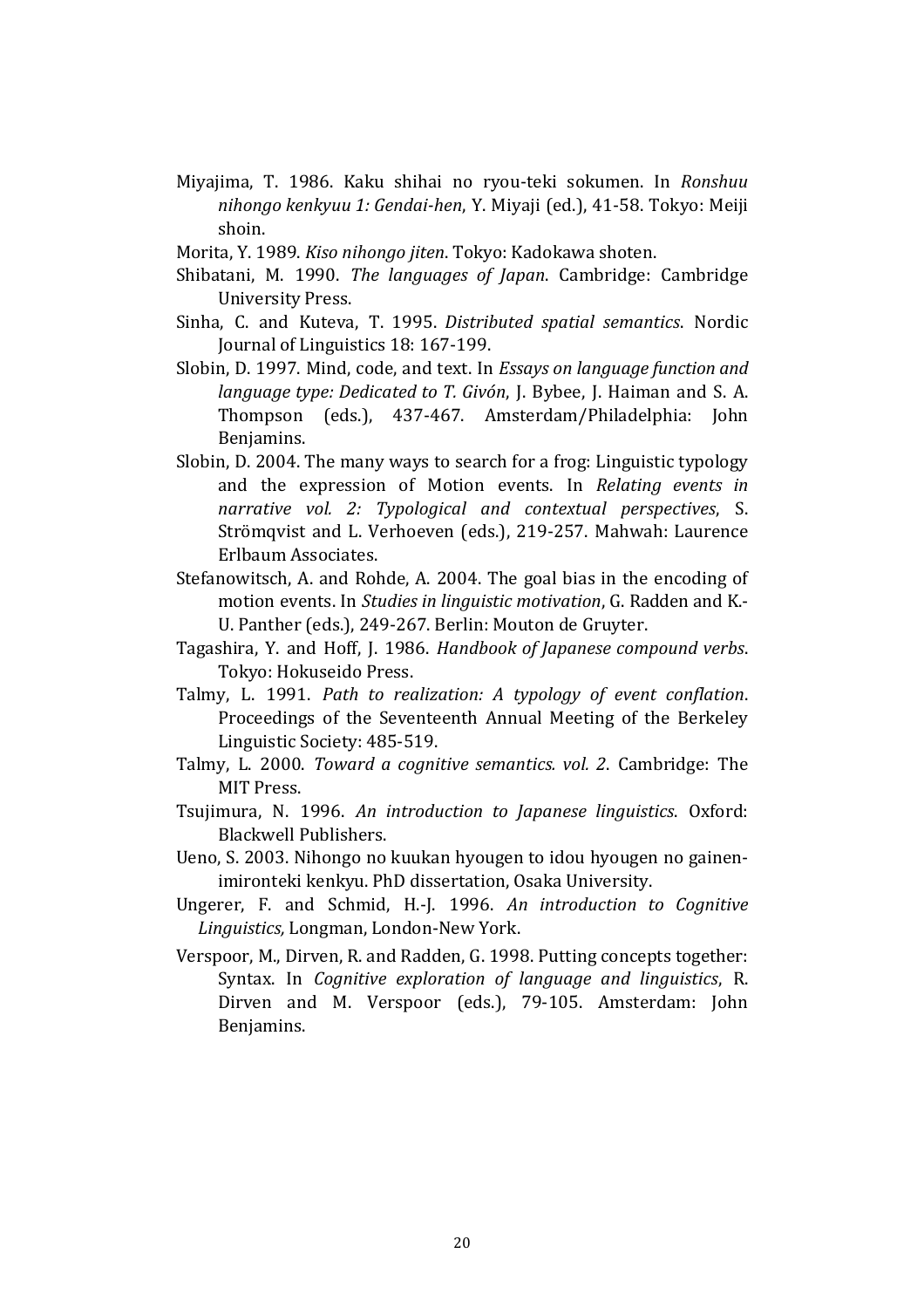## Tables

| Table 1. List of 16 pairs of 'putting' and 'taking' events considered |  |  |  |
|-----------------------------------------------------------------------|--|--|--|
|-----------------------------------------------------------------------|--|--|--|

|                      | 'Putting' events                  | 'Taking events'                     |
|----------------------|-----------------------------------|-------------------------------------|
| Support-relation     | 001: put cup on table             | 101:<br>take cup off table          |
|                      | 002: put plastic cup on table     | take plastic cup off table<br>102:  |
|                      | with mouth                        | with mouth                          |
|                      | 003: put banana on table          | take banana off table<br>103:       |
|                      | with long tongs                   | with long tongs                     |
|                      | 005: put fistful of rice on table | take handful of beans<br>105:       |
|                      | 007: put book on floor            | from flat surface                   |
|                      | 027: hang rope over tree          | 107:<br>take magazine from floor    |
|                      | branch                            | 127:<br>unhang rope from tree       |
|                      |                                   | <b>branch</b>                       |
|                      | 028: put poster on wall           | 128:<br>take poster off wall        |
|                      | 031: put saucer on top of cup     | 131:<br>take saucer off cup         |
| Containment-relation | 011: put apple in bowl            | 111:<br>take orange from box        |
|                      | 014: put candle into candle       | take candle out of candle<br>114:   |
|                      | stand                             | stand                               |
|                      | 015: put celery branch into       | take cucumber out<br>115:           |
|                      | recorder case                     | recorder case                       |
|                      | 016: put stone into pocket        | 116:<br>take stone out of pocket    |
|                      | 017: stuff rag into car exhaust   | 117:<br>take rag out of car exhaust |
|                      | 019: put stone into pot of water  | 119:<br>take stone out of pot of    |
|                      |                                   | water                               |
|                      | 024: put head into bucket         | take head out of bucket<br>124:     |
|                      | 035: put pen in hole              | 135:<br>take pen out hole           |

# Table 2. Number of responses including a no motion verb

| Ground               | 'Putting' events | 'Taking events' |
|----------------------|------------------|-----------------|
| Support-relation     |                  | 47              |
| Containment-relation |                  |                 |
| Total                |                  | 46              |

# Table 3. Occurrence of Goal and Source NPs

| Goal NP in 'putting' events |            | Source NP in 'taking' events |            |  |
|-----------------------------|------------|------------------------------|------------|--|
| Ratio                       | Tokens     | Ratio                        | Tokens     |  |
| 95.2 %                      | 297 (/312) | 51.5 %                       | 141 (/274) |  |

# Table 4. Expression of Source

|        | Ablative Case |        | Relative clause |         | No Source |
|--------|---------------|--------|-----------------|---------|-----------|
| Ratio  | Tokens        | Ratio  | Tokens          | Ratio   | Tokens    |
| 51.5 % | 141           | 28.1.% | 77              | 20.4 \% | 56        |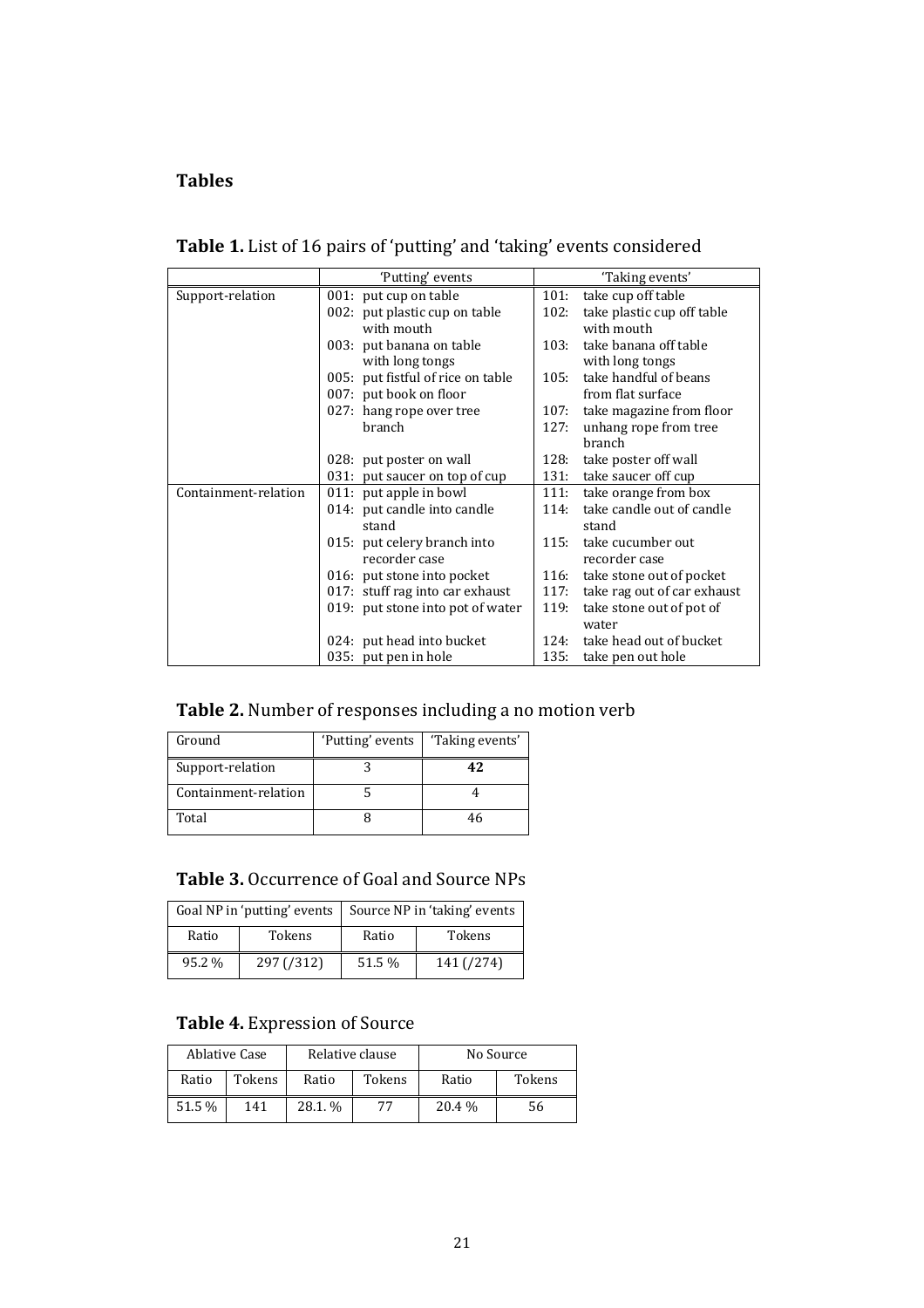|                | 'Putting' events | 'Taking events' |
|----------------|------------------|-----------------|
| Simplex verb   | 14               |                 |
| Compound verb  |                  | า น             |
| TE-linked verb |                  |                 |

## Table 6. Token of three types of predicate

|                | 'Putting' events $(N = 312)$ |        | 'Taking events' ( $N = 274$ ) |        |  |
|----------------|------------------------------|--------|-------------------------------|--------|--|
|                | Ratio                        | Tokens | Ratio                         | Tokens |  |
| Simplex verb   | 83.0 %                       | 259    | 38.0 %                        | 104    |  |
| Compound verb  | 13.8 %                       | 43     | 53.6 %                        | 147    |  |
| TE-linked verb | 3.2 %                        | 10     | 8.4 %                         | 23     |  |

Table 7. Expression of Source in the 'taking' events

|             |        | Ablative Case | Relative clause |        | No Source |        |
|-------------|--------|---------------|-----------------|--------|-----------|--------|
|             | Ratio  | Tokens        | Ratio           | Tokens | Ratio     | Tokens |
| Support     | 17.0 % | 20            | 46.6%           | 55     | 36.4 %    | 43     |
| Containment | 77.6%  | 121           | 14.1 %          | 22     | 8.3 %     | 13     |

# Appendix : List of verbs used in the Japanese data

# 'Putting' events

(a) Simplex verb (14 types)

haru 'paste', ireru 'move in', kabuseru 'cover (with)', kakeru 'hang', kakusu 'hide', noseru 'put on (an object)', oku 'put on', sasu 'insert', simau 'put back', sizumeru 'sink', tarasu 'hang', tateru 'stand', tukeru 'soak', tumeru 'stuff'

(b) Compound verb (10 types)

bura-sageru (IDEO 'swinging'-suspend) 'dangle', hame-komu (fitmove-in) 'fit into', hari-tukeru (paste-adhere) 'paste tightly', hikkakeru (draw-hang) 'hang carelessly', osi-komu (push-move.in) 'push into', otosi-ireru (drop-move.in) 'drop into', sasi-komu (insertmove.in) 'insert', tuki-sasu (thrust-insert) 'thrust into', tuk-komu (thrust-move.in) 'thrust into', tume-komu (stuff-move.in) 'stuff into'

(c) TE-linked verb (8 types)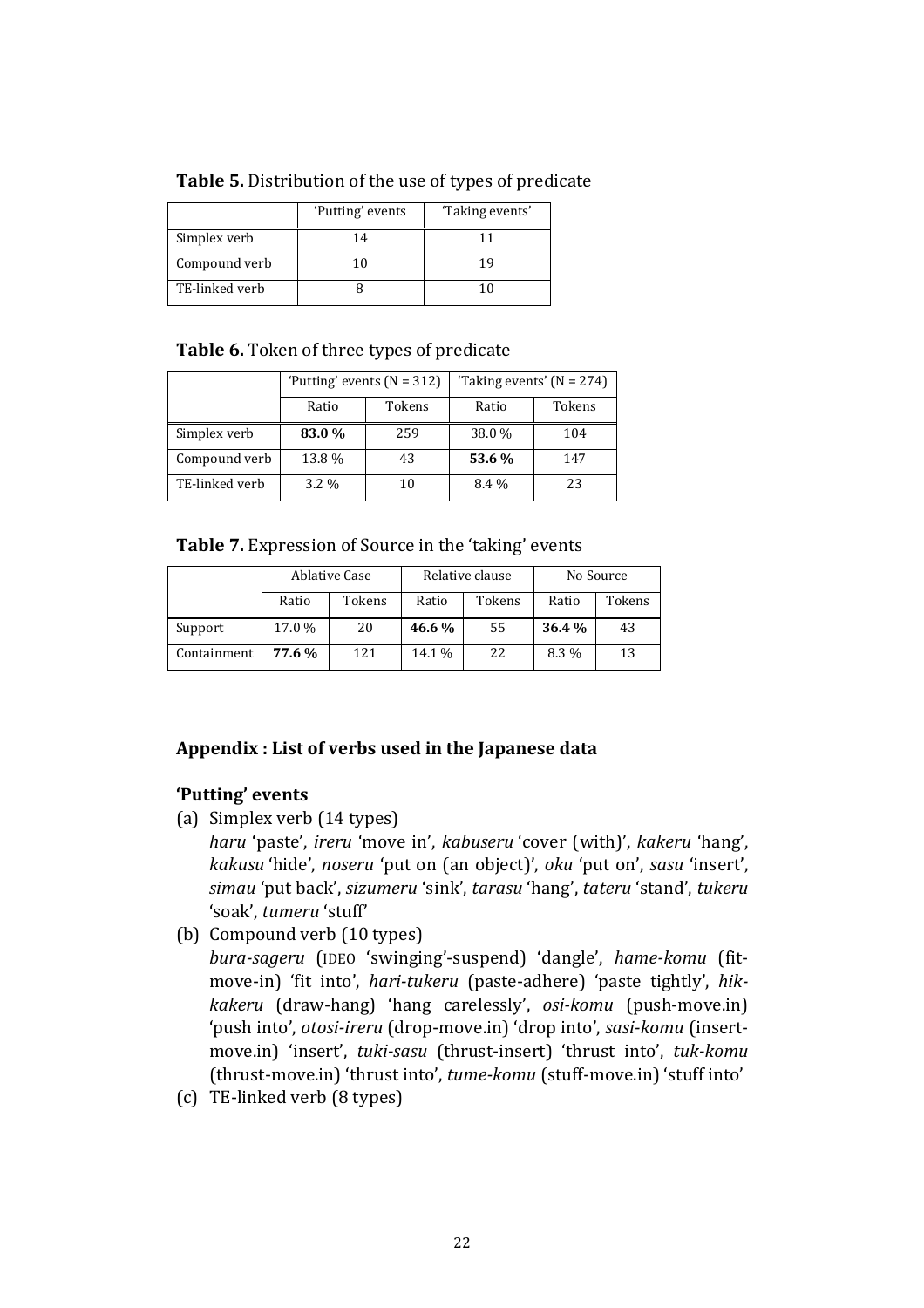hasan-de oku (pinch (with a tool)-conn put.on) 'pinch and put on', ire-te iku (move.in-CONN go) 'move in and go (away)', kagan-de oku (bend-conn put.on) 'bend and put on', kuwae-te oku (hold between one's teeth-CONN put.on) 'hold between one's teeth and put on', moti-age-te oku (hold-raise-CONN put.on) 'lift up and put on', sasi-te ireru (insert-CONN move.in) 'insert and then move in', tori-age-te modosu (remove-raise-CONN replace) 'take up and replace', tukan-de oku (grasp-CONN put.on) 'grasp and put on'

#### 'Taking' events

(d) Simplex verb (11 types)

ageru 'raise', dasu 'move out', dokeru 'remove (aside)', hagasu 'peel', hagu 'strip', hazusu 'detach', hirou 'pick up', nuku 'extract', orosu 'take down', toru 'remove, take off', utusu 'remove'

(e) Compound verb (19 types)

hasami-toru (pinch (with a tool)-remove) 'remove pinching', hikinuku (pull-extract) 'pull out', hikko-nuku (pull-extract) 'pull out strongly', hippari-dasu (tug-move.out) 'tug out', hiroi-ageru (pick.up-raise) 'pick up', hiroi-atumeru (pick.up-gather) 'gather (up)', kuwae-toru (hold between one's teeth-remove) 'remove holding between one's teeth', moti-ageru (hold-raise) 'lift', nigiritoru (grip-remove) 'remove gripping', nuki-dasu (extract-move.out) 'extract', nuki-toru (extract-remove) 'extract', sukui-ageru (scoopraise) 'scoop up', tori-ageru (remove-raise) 'take up', tori-dasu (remove-move.out) 'take out' tori-hazusu (remove-detach) 'detach entirely', tori-nozoku (remove-eliminate) 'eliminate entirely', tukami-ageru (grasp-raise) 'raise grasping', tukami-toru (graspremove) 'remove grasping', tumami-ageru (pinch (with fingertips)raise) 'raise pinching'

(f) TE-linked verb (10 types)

hasan-de moti-ageru (pinch (with a tool)-CONN hold-raise) 'pinch and lift up', hirot-te iku (pick.up-CONN go) 'pick up and go (away)', hirot-te mot-te iku (pick up-conn hold-conn go) 'pick up and carry', kan-de moti-ageru (bite-CONN hold-raise) 'bite and lift up' kuwae-te moti-ageru (hold between one's teeth-CONN hold-raise) 'hold between one's teeth and lift up', mot-te iku (hold-CONN go) 'carry', tot-te iku (remove-CONN go) 'remove and go (away)', tukan-de ageru (grasp-CONN raise) 'grasp and raise', tukan-de mot-te iku (grasp-CONN hold-CONN go) 'grasp and carry, tuman-de moti-ageru (pinch (with fingertips)-CONN hold-raise) 'pinch and then lift up'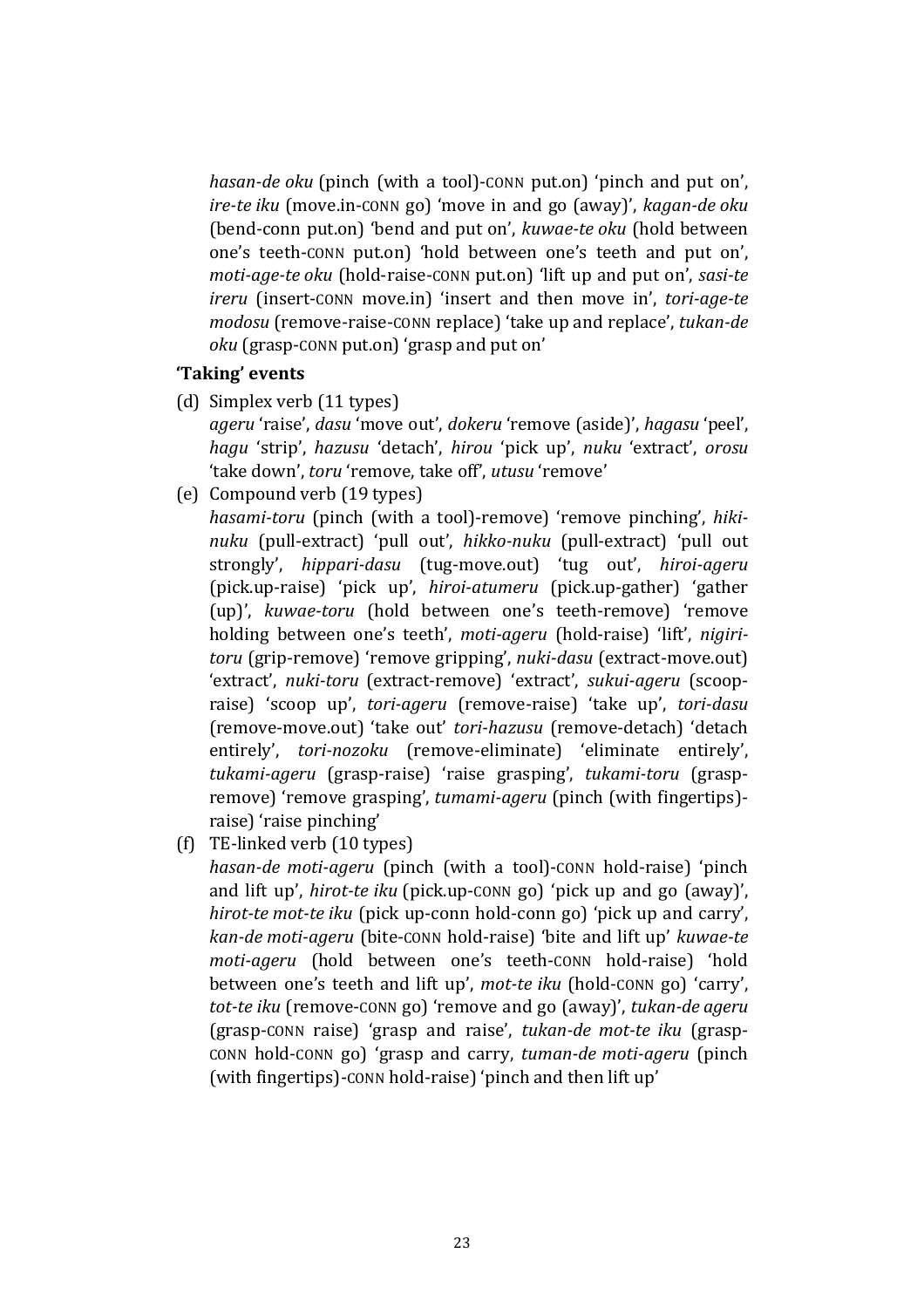<sup>1</sup> Acknowledgements: I would like to express my gratitude to the students of Kobe University who participated in the data elicitation and Yo Matsumoto for his helpful organization in the data collection. I gratefully acknowledge Anetta Kopecka, Bhuvana Narasimhan, Penelope Brown, an anonymous reviewer, Marianne Gullberg, Colette Grinevald, and Fumio Arai for their valuable comments and help, which improved various drafts of this chapter. I thank the Max Planck Institute for Psycholinguistics (Nijmegen, the Netherlands) for material support.

 $\overline{a}$ 

- <sup>3</sup> According to the authors (Sinha and Kuteva 1995: 181), 'overt expression' refers to any information encoded in the surface structure and 'covert expression' to optionally omitted information in the surface structure but it may be retrieval from linguistic context.
- <sup>4</sup> Any examples for which no source is given are invented examples.
- <sup>5</sup> In French, certain verb, such as *arriver* 'to arrive' which expresses the Goal-oriented motion, may also take a Source PP (e.g., *arriver de la gare 'arrive from the station*). Such instance is considered as semantic no congruence (Borillo 1998: 47).
- <sup>6</sup> In Japanese, (un)dressing events are habitually expressed without specifying the Goal NP, such as Kare-wa boosi-o kabut-ta (he-TOP hat-ACC put.on.head-PST) 'He put the hat (on the head)'. The study does not consider the expressions of such events in which the Ground NP is consistently absent. In addition, the study also excluded events with no counterpart 'taking' events (i.e. dropping events), and events in which the inherent directionality (i.e. Goal-oriented or Source-oriented) depends on speaker perspective (i.e. giving/receiving events).
- <sup>7</sup> The examples with references beginning ' $(p\&t...)$ ' are from the data elicited using the 'Put and Take' stimulus. For instance, in 'p&t128\_jp.03', the first three numbers (i.e. '128') indicate the scene code, and the last two numbers (i.e. '03') identify the subject.
- <sup>8</sup> Notice that the TE-linked verb has three interpretations in terms of the semantic relation held by the V1 and V2: the *temporal sequence* of two (or more) events (i.e.  $V1$  and then  $V2$ ), as in (i); the simultaneous process, as in (ii); or the auxiliarization of the V2 (functioning as an aspectual marker, such as progressive or resultative), as in (iii).
	- (i) TEMPORAL SEQUENCE kuwae-te oku (hold between one's teeth-CONN put.on) 'to hold between one's teeth and then put on'
	- (ii) SIMULTANEOUS PROCESS
	- mot-te kuru (hold-CONN come) 'to bring (to come holding)' (iii) AUXILIARIZATION osi-te iru (push-CONN be) 'to be pushing (progressive)' hait-te iru (go.in-CONN be) 'to be inside' (resultative)
- <sup>9</sup> The relative clause is also used in describing in 'putting' events, however this construction appears only 12 times in the expression of the scene 002 ('put plastic cup on table with mouth') and the scene 003 (put banana on table with long tongs), as in (i-ii) below:

| (i) | Kuwae-te-iru                      | koppu-o | tukue-no  | ue-ni   |
|-----|-----------------------------------|---------|-----------|---------|
|     | hold between one's teeth-CONN-RES | cup-ACC | table-GEN | top-DAT |
|     | oki-masi-ta                       |         |           |         |
|     | put.on-POLI-PST                   |         |           |         |

<sup>2</sup> E-mail: ishibashi.miyuki@yahoo.fr